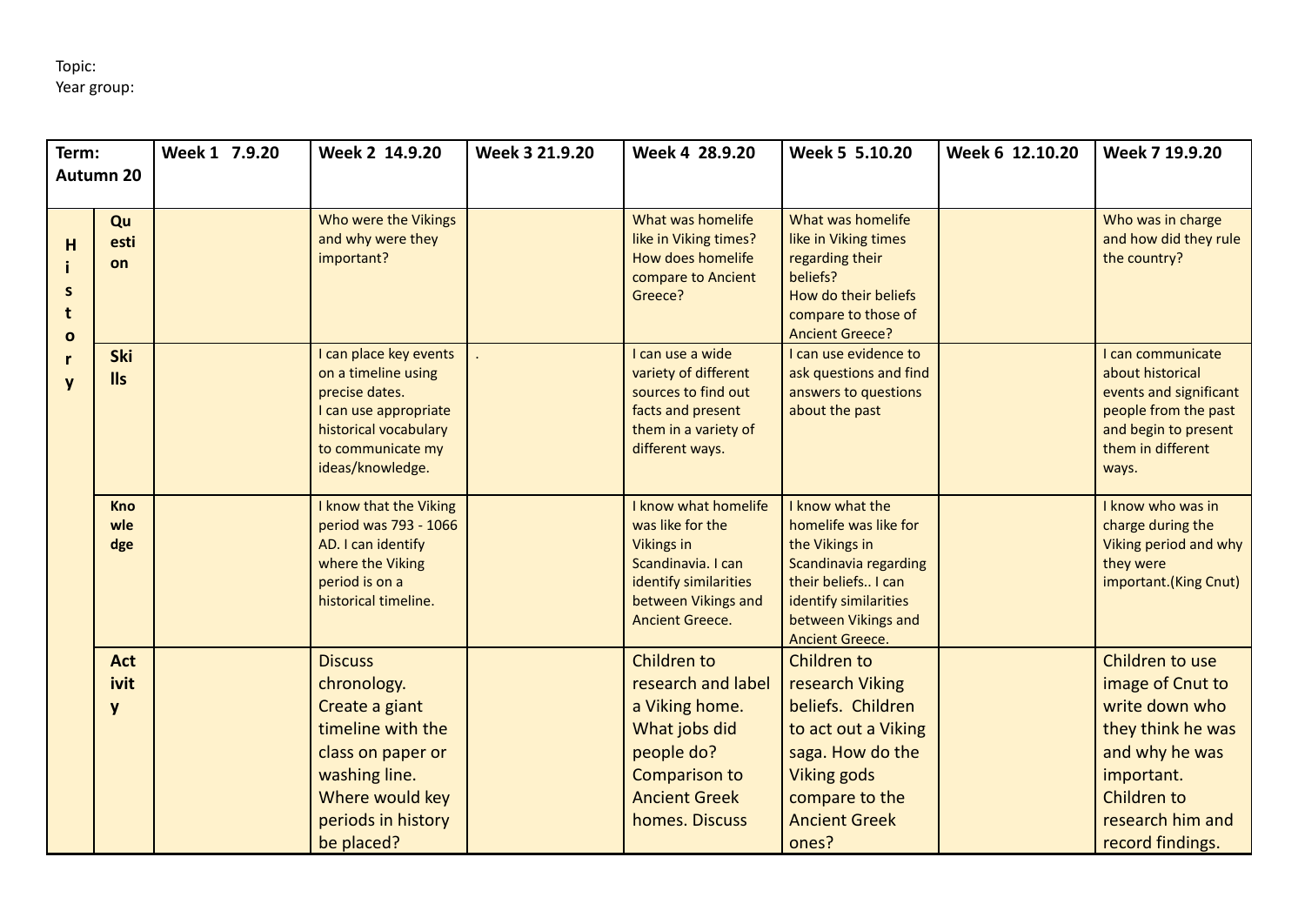|             |                   |                                              | Children to also<br>place the year of<br>their birth, year of<br>teacher's birth,<br><b>Vikings and</b><br><b>Ancient Greece on</b><br>the timeline.                                                   |                                              | what is different<br>and why.                                                                                                                             |                                                                                                                                         |                                                                                                                                                                                                        | Were they<br>correct?                                   |
|-------------|-------------------|----------------------------------------------|--------------------------------------------------------------------------------------------------------------------------------------------------------------------------------------------------------|----------------------------------------------|-----------------------------------------------------------------------------------------------------------------------------------------------------------|-----------------------------------------------------------------------------------------------------------------------------------------|--------------------------------------------------------------------------------------------------------------------------------------------------------------------------------------------------------|---------------------------------------------------------|
| S<br>е<br>n | Qu<br>esti<br>on  | What is friction?                            | What are the<br>effects of friction<br>on travel? How do<br>different surfaces<br>affect this?                                                                                                         | What is gravity?                             | What is air<br>resistance?                                                                                                                                | Which objects<br>float and sink?<br>Why?                                                                                                | How can we make<br>objects float<br>better?                                                                                                                                                            | Who was Isaac<br>Newton?                                |
| C<br>е      | Ski<br><b>IIs</b> | can ask relevant<br>scientific<br>questions. | I can make<br>scientific<br>predictions.<br>I can make<br>increasingly<br>careful<br>observations,<br>identifying<br>similarities,<br>differences and<br>changes, and<br>making simple<br>connections. | can ask relevant<br>scientific<br>questions. | I can make<br>increasingly<br>careful<br>observations,<br>identifying<br>similarities,<br>differences and<br>changes, and<br>making simple<br>connections | I can gather and<br>record findings in<br>a variety of ways<br>(diagrams, tables,<br>charts and graphs)<br>with increasing<br>accuracy. | I can make<br>scientific<br>predictions.<br>I can make<br>increasingly<br>careful<br>observations,<br>identifying<br>similarities,<br>differences and<br>changes, and<br>making simple<br>connections. | I can ask<br>questions about<br>the world around<br>me. |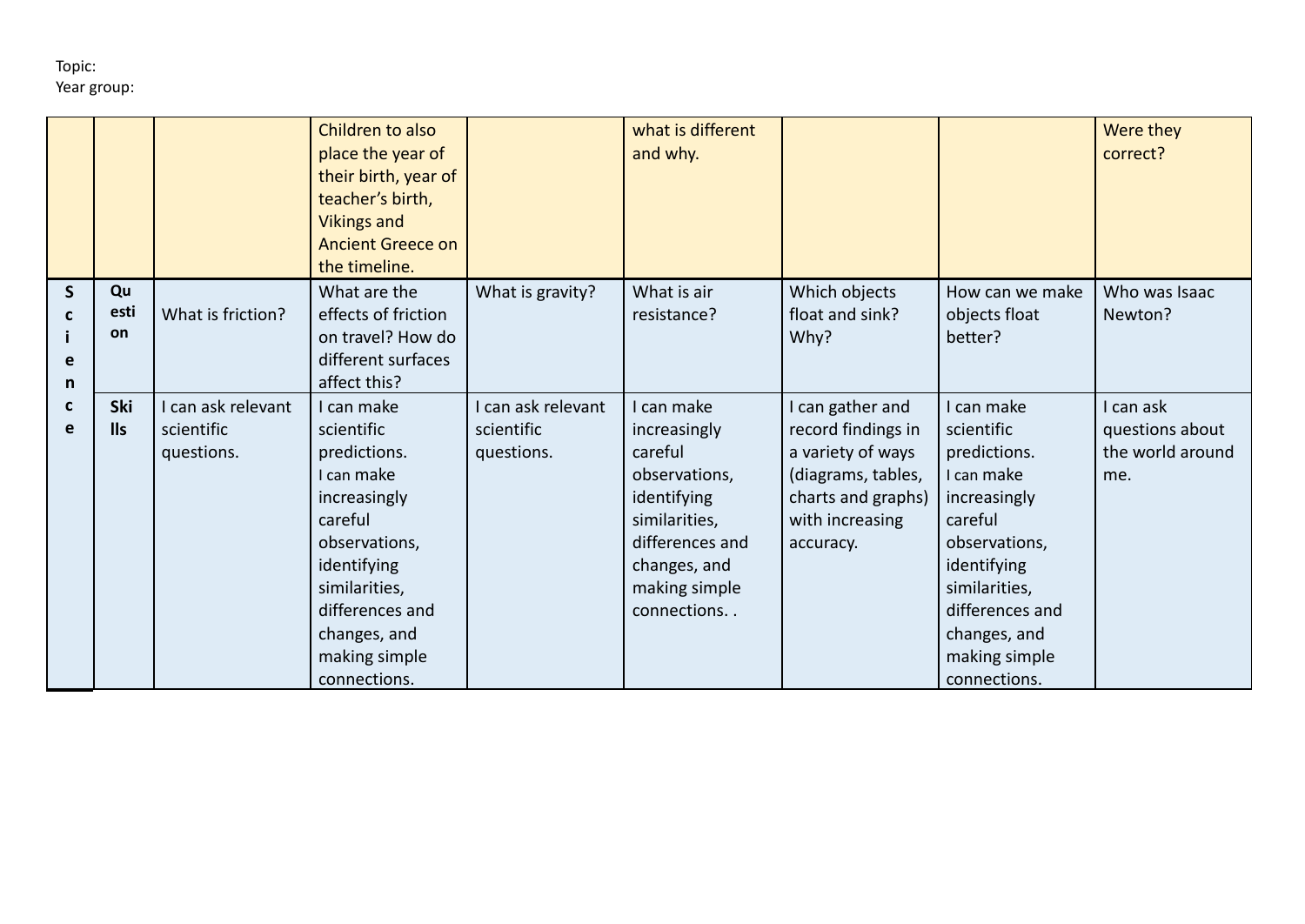| Kno<br>wle<br>dge       | I know what<br>friction is and can<br>explain what is<br>happening when<br>friction occurs.                                                                                                                                                                                                                                                                                                                             | I know that<br>friction is a force<br>and can describe<br>the effect of<br>friction on travel.                                                                                                                                                             | I know that gravity<br>is a force that<br>pulls objects<br>down to the<br>centre of the<br>Earth.                                                                                       | I know that air<br>resistance is a<br>type of friction<br>between air and<br>another material.                                                                                                              | I know there are<br>two forces acting<br>on something in<br>the water; its<br>weight and its<br>upthrust.                                                     | I know why an<br>object will float in<br>the water and<br>how to improve<br>its buoyancy.                                                                   | I know why Sir<br><b>Isaac Newton was</b><br>an important<br>individual. |
|-------------------------|-------------------------------------------------------------------------------------------------------------------------------------------------------------------------------------------------------------------------------------------------------------------------------------------------------------------------------------------------------------------------------------------------------------------------|------------------------------------------------------------------------------------------------------------------------------------------------------------------------------------------------------------------------------------------------------------|-----------------------------------------------------------------------------------------------------------------------------------------------------------------------------------------|-------------------------------------------------------------------------------------------------------------------------------------------------------------------------------------------------------------|---------------------------------------------------------------------------------------------------------------------------------------------------------------|-------------------------------------------------------------------------------------------------------------------------------------------------------------|--------------------------------------------------------------------------|
| <b>Act</b><br>ivit<br>y | Watch videos of<br>friction in action.<br>https://www.bbc.<br>co.uk/bitesize/clip<br>s/zcx76sg<br>Complete thought<br>bubble - what is<br>happening in the<br>video?<br>Discuss as a class<br>what they think is<br>happening.<br>Children to slide<br>on the floor, rub<br>hands, etc to<br>experiment with<br>friction (take<br>photos)<br>https://www.bbc.<br>co.uk/bitesize/top<br>ics/zsxxsbk/article<br>s/zxgrdxs | Children to<br>investigate<br>different surfaces<br>using a toy car.<br>Car to travel down<br>slope of material<br>(same height each<br>time) Children<br>record time it<br>takes.<br>Children to make<br>predictions and<br>record their<br>observations. | Identify<br>misconceptions of<br>gravity. Ask<br>children to write<br>answers on post-it<br>notes. Discuss<br>what gravity is<br>and re-visit<br>questions. Present<br>on class poster. | Experiment<br>whether different<br>shapes of paper<br>have different air<br>resistance using<br>different folds<br>https://littlebinsfo<br>rlittlehands.com/a<br>ir-resistance-stem-<br>activity-air-foils/ | Experiment with<br>different<br>materials. Predict<br>if they will float or<br>sink. Explanation<br>of why this<br>happens using<br>scientific<br>vocabulary. | Mould plasticine<br>to create a<br>buoyant object.<br>How can it be<br>prevented from<br>sinking.<br>Children to record<br>predictions and<br>observations. | Study on Newton<br>presented in a<br>factfile/poster                     |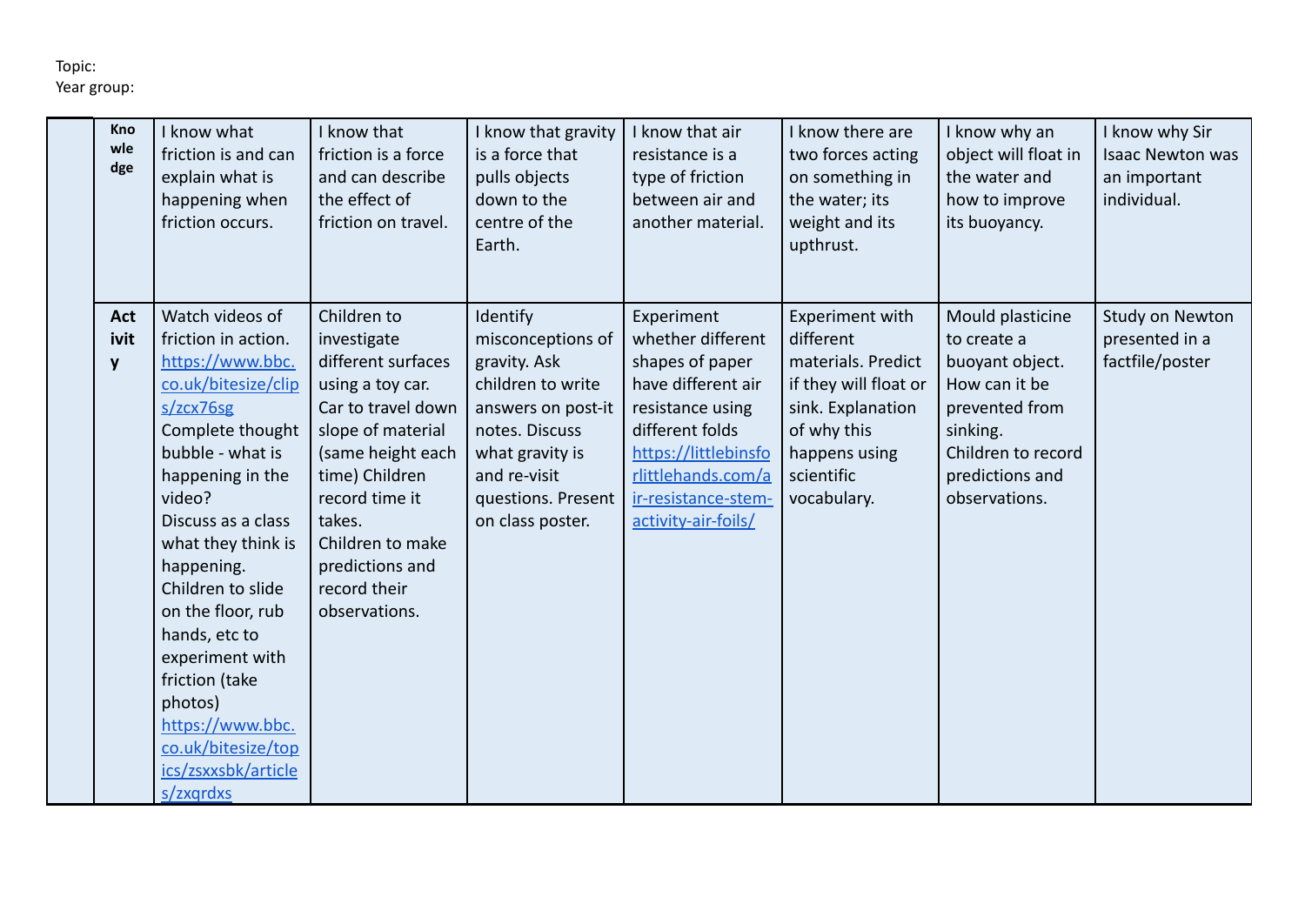| G            | Qu   |                         | What was it like in  | Why was trade      |
|--------------|------|-------------------------|----------------------|--------------------|
| e            | esti | Where did the           | the Viking           | important for the  |
| $\mathbf{o}$ | on   | Vikings originate?      | homelands?           | Vikings?           |
| g            |      |                         |                      |                    |
| r            |      |                         | What were the        |                    |
| a            |      |                         | challenges of        |                    |
| p            |      |                         | living there?        |                    |
| $\mathsf{h}$ | Ski  | I can use an atlas,     | I can use maps to    | I can talk about   |
| V            | IIs  | maps and keys           | identify             | how Vikings used   |
|              |      | I can identify the      | geographical         | resources to       |
|              |      | <b>Viking homelands</b> | features             | develop trade. I   |
|              |      | I can identify          |                      | can show Viking    |
|              |      | countries in            | I can research       | trade routes on a  |
|              |      | <b>Europe and</b>       | weather and          | map.               |
|              |      | America where           | climate of distant   |                    |
|              |      |                         | places               |                    |
|              |      | and                     |                      |                    |
|              |      |                         | I can explain how    |                    |
|              |      |                         | the Vikings' way     |                    |
|              |      |                         | of life was shaped   |                    |
|              |      |                         | by their             |                    |
|              |      |                         | environment          |                    |
|              | Kno  |                         | I know that the      | I know that trade  |
|              | wle  | I know where the        | Viking lands were    | was an important   |
|              | dge  | Viking lands were,      | cold and difficult   | aspect of Viking   |
|              |      | and where they          | to farm              | life. I know that  |
|              |      | settled                 | I know that          | trade can be       |
|              |      |                         | <b>Vikings lived</b> | unfair, based on   |
|              |      |                         | mainly on the        | natural resources. |
|              |      |                         | coast and            |                    |
|              |      |                         | depended on the      |                    |
|              |      |                         | sea                  |                    |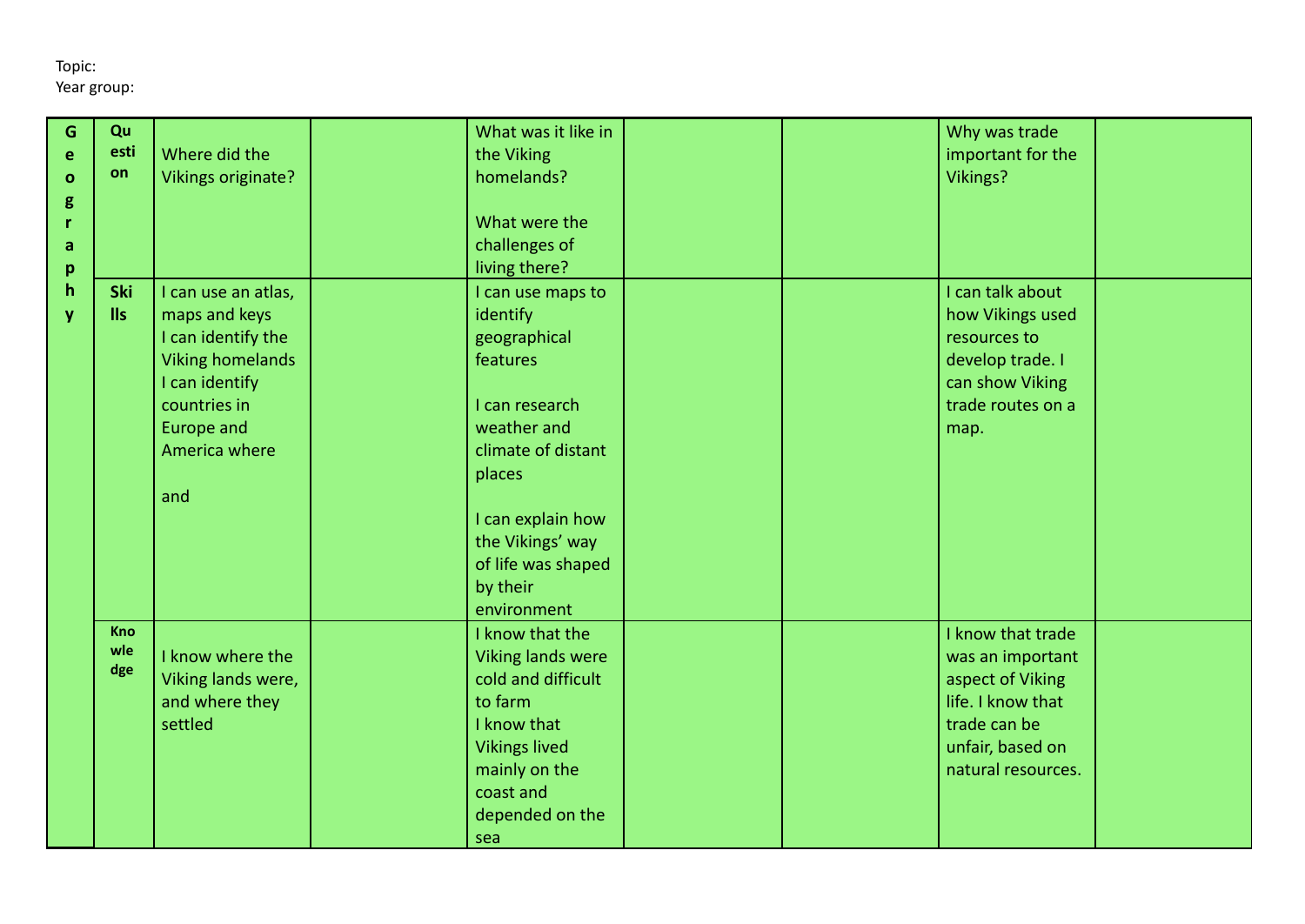|                             | <b>Act</b><br>ivit<br>y  | <b>Identify Denmark,</b><br>Norway and<br>Sweden on map.<br>Locate these<br>countries on<br>different maps.<br><b>Identify modern</b><br>capitals.<br><b>Answer questions</b><br>re location<br>Look at map with<br>Viking settlement<br>areas and identify<br>which countries<br>were settled. |                                                                       | Research climate<br>of Viking lands,<br>and compare to<br><b>UK</b><br>Find out some<br>ways that Vikings<br>survived in<br>challenging<br>environment<br>(fishing, hunting,<br>developing ship<br>building) |                                                                            |                                                                                                      | Trading game.<br>Map activity<br>showing goods<br>traded in different<br>areas. |                                                                  |
|-----------------------------|--------------------------|-------------------------------------------------------------------------------------------------------------------------------------------------------------------------------------------------------------------------------------------------------------------------------------------------|-----------------------------------------------------------------------|--------------------------------------------------------------------------------------------------------------------------------------------------------------------------------------------------------------|----------------------------------------------------------------------------|------------------------------------------------------------------------------------------------------|---------------------------------------------------------------------------------|------------------------------------------------------------------|
| $\mathsf{R}$<br>E<br>M<br>Y | Qu<br>esti<br>on         | <b>Who are</b><br>inspirational<br>leaders from<br>modern day<br>religion?                                                                                                                                                                                                                      | How are leaders'<br>sources of<br>wisdom?                             | How are leaders'<br>sources of<br>wisdom?                                                                                                                                                                    | Who are our<br>leaders?                                                    | What challenges<br>do religious<br>leaders face?                                                     | What is<br>commitment?                                                          | How do I think<br>leaders provide<br>wisdom and<br>inspiration?  |
| $\mathsf S$<br>E<br>F       | <b>Ski</b><br><b>IIs</b> | I can identify what<br>an inspirational<br>person is.<br>I can research<br>leaders in religion.                                                                                                                                                                                                 | I can explain the<br>wisdom leaders<br>provide to their<br>followers. | I can use a variety<br>of different<br>sources to find<br>facts and present<br>them.<br>I can explain the<br>wisdom leaders<br>provide to their<br>followers.                                                | I can discuss who<br>leads me.<br>I can describe how<br>people inspire me. | I can describe<br>events from<br>factual<br>information.<br>I can compare<br>factual<br>information. | I can use evidence<br>to support my<br>view.                                    | I can express my<br>views and respect<br>the views of<br>others. |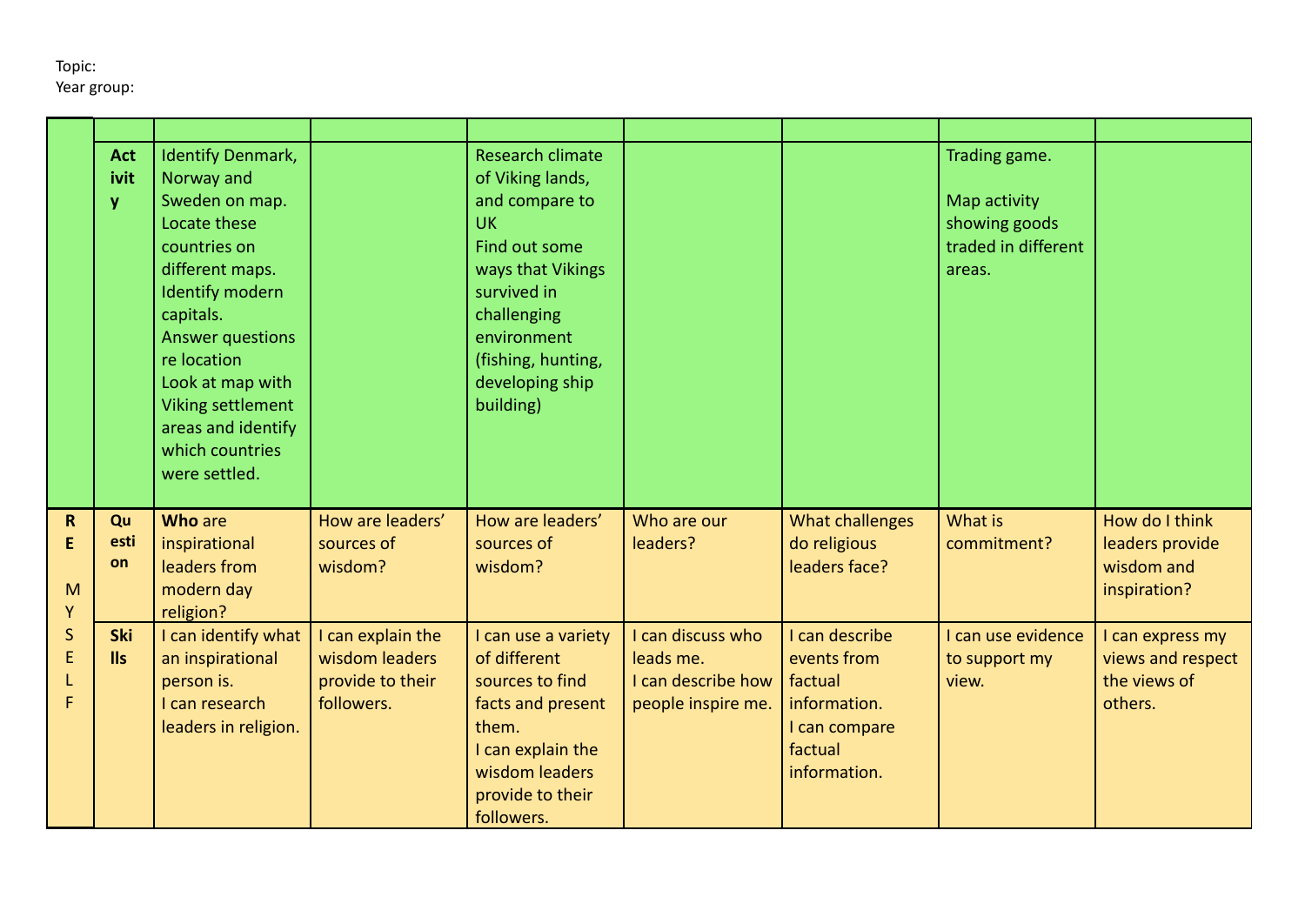|                        | <b>Kno</b><br>wle<br>dge       | I know the names<br>of some religious<br>leaders.<br>I know how<br>leaders inspire<br>their followers.                                                                     | I know who is a<br>leader and how<br>they provide<br>wisdom and<br>inspiration. | I know who is a<br>leader and how<br>they provide<br>wisdom and<br>inspiration.                                                                                          | I know who is a<br>leader and how<br>they provide<br>wisdom and<br>inspiration to me.                                                                               | I know the names<br>of leaders of<br>different religions<br>(Priest, Imam,<br>Rabbis)<br>I know what<br>challenges leaders<br>of religion face.    | I know what it<br>means to be<br>committed.<br>I know examples<br>that demonstrate<br>commitment.                                                                 | I know how<br>leaders provide<br>wisdom to their<br>followers.                                                                                                                  |
|------------------------|--------------------------------|----------------------------------------------------------------------------------------------------------------------------------------------------------------------------|---------------------------------------------------------------------------------|--------------------------------------------------------------------------------------------------------------------------------------------------------------------------|---------------------------------------------------------------------------------------------------------------------------------------------------------------------|----------------------------------------------------------------------------------------------------------------------------------------------------|-------------------------------------------------------------------------------------------------------------------------------------------------------------------|---------------------------------------------------------------------------------------------------------------------------------------------------------------------------------|
|                        | <b>Act</b><br>ivit<br><b>y</b> | Children to have<br>information on<br>religious leaders<br>(Pope, Gandhi and<br>Dalai Lama)<br><b>Explore religious</b><br>beliefs and impact<br>on others and<br>discuss. | Children to find<br>out more about<br>the leaders of<br>different religions.    | Tell the pupils the<br>story of 'Moses<br>leads Gods people<br>to freedom (this<br>can be scene set)<br>P4C How did<br><b>Moses provide</b><br>leadership and<br>wisdom? | Children to make<br>a list of what<br>makes a good<br>leader to them<br>and rank in<br>importance.<br>Children to<br>consider leaders<br>in the local<br>community. | Children to watch<br>recent news<br>reports on decline<br>in followers of<br>religion today -<br>how has this<br>changed? Why<br>has this changed? | In groups children<br>are to share<br>examples of<br>commitment.<br>Children to<br>answer the<br>question 'What is<br>commitment?'<br>and present in a<br>poster. | In groups $-$<br>children are to be<br>given an image of<br>'a leader' from<br>different places<br>(not all religious)<br>and are to list how<br>they have impact<br>on others. |
| P<br>$\mathsf{S}$<br>H | Qu<br>esti<br>on               | (Being me in my<br>world)<br>How are we part<br>of a class team?                                                                                                           | What is a school<br>citizen?                                                    | What is meant by<br>democracy?                                                                                                                                           | How are rewards<br>and consequences<br>fair?                                                                                                                        | Can we make<br>decisions as a<br>group?                                                                                                            | Do we have to be<br>the loudest to<br>have a voice?                                                                                                               | What makes<br>people behave in<br>certain ways?                                                                                                                                 |
| E                      | Ski<br><b>IIs</b>              | I can describe<br>what a team is.<br>I can explain how<br>a group works as a<br>team and has<br>different roles.                                                           | I can identify<br>areas of the<br>Whitehill Way.                                | I can describe<br>what is meant by<br>democracy.<br>I can explain why<br>democracy is fair.                                                                              | I can explain what<br>a reward is.<br>I can identify<br>consequences<br>that are given as a<br>result of<br>behaviour.                                              | I can identify what<br>the task is.<br>I can discuss and<br>decide the roles of<br>a group.                                                        | can explain what<br>it means to give<br>an opinion.                                                                                                               | I can identify<br>people's<br>behaviours.<br>I can use a range<br>of sources to<br>share my view on.                                                                            |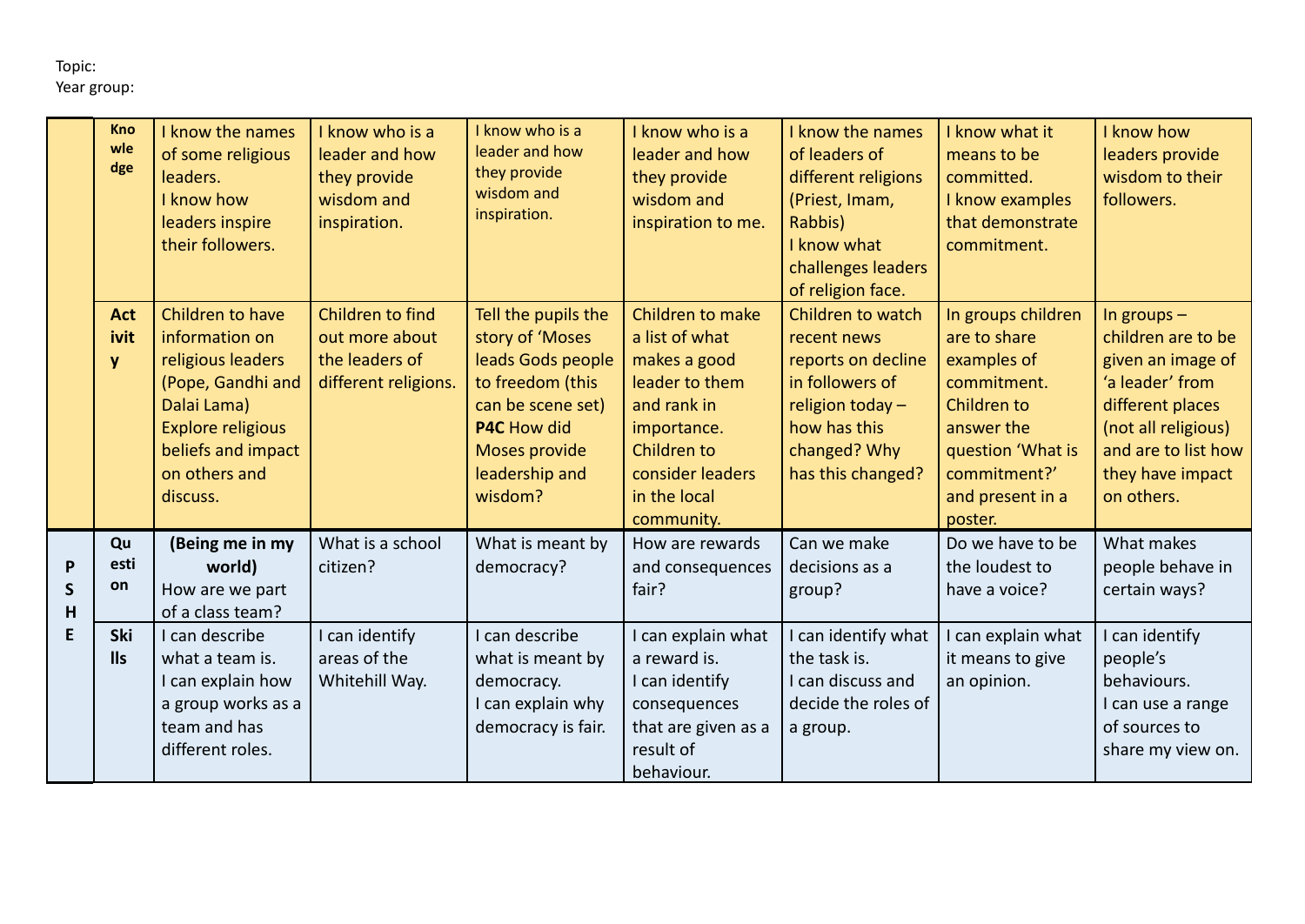|                         | Kno<br>wle<br>dge       | I know what<br>makes good team<br>work.<br>I know the roles of<br>others in a team.                                                      | I know what a role<br>model is.<br>I know the<br>message of the<br>Whitehill Way.     | I know what the<br>word democracy<br>means.<br>I know how<br>democracy works to<br>rule countries.<br>I know how<br>democracy helps to<br>run a school.                  | I know why<br>rewards and<br>consequences are<br>given.<br>I know what some<br>rewards and<br>consequences are.          | I know how to<br>decide what a task<br>is.<br>I know the<br>qualities of others<br>to give them roles.<br>I know how to<br>successfully work<br>as team to<br>complete a<br>challenge. | I know that<br>people have<br>different qualities.<br>I know that<br>everyone can<br>share their view in<br>different ways.<br>I know that<br>everyone's view is<br>important.              | I know what good<br>and poor<br>behaviour looks<br>like.<br>I know what can<br>make people<br>choose a<br>behaviour.                                                    |
|-------------------------|-------------------------|------------------------------------------------------------------------------------------------------------------------------------------|---------------------------------------------------------------------------------------|--------------------------------------------------------------------------------------------------------------------------------------------------------------------------|--------------------------------------------------------------------------------------------------------------------------|----------------------------------------------------------------------------------------------------------------------------------------------------------------------------------------|---------------------------------------------------------------------------------------------------------------------------------------------------------------------------------------------|-------------------------------------------------------------------------------------------------------------------------------------------------------------------------|
|                         | <b>Act</b><br>ivit<br>y | Children are to list<br>their qualities on<br>a jigsaw piece.<br>Use to make a<br>display as to how<br>their qualities<br>make our team. | Children to<br>choose an aspect<br>of the Whitehill<br>way to make a<br>poster about. | https://www.bbc.co<br>uk/newsround/308<br>80972<br>Watch film on how<br>democracy runs the<br>UK. How does our<br>school council work<br>in the same way?<br>Discussion. | Show children<br>some actions.<br>What do you think<br>is the result of the<br>action? Is it<br>positive or<br>negative? | Give children a<br>task that they<br>need to<br>understand as a<br>group and then<br>give roles to solve<br>as team. Who is<br>successful and<br>why? What were<br>the barriers?       | <b>DEBATE</b><br>Children to be<br>given some topic<br>to debate. How<br>can we all share<br>our views? Do<br>some people like<br>to share in<br>different ways?<br>Can we all be<br>heard? | Provide children<br>with some case<br>studies of events<br>and behaviours. Is<br>the behaviour a<br>result of what has<br>happened? Could<br>the reaction be<br>better? |
| С<br>$\Omega$<br>m<br>p | Qu<br>esti<br>on        |                                                                                                                                          |                                                                                       |                                                                                                                                                                          |                                                                                                                          |                                                                                                                                                                                        |                                                                                                                                                                                             |                                                                                                                                                                         |
| u<br>n                  | Ski<br><b>IIs</b>       |                                                                                                                                          |                                                                                       |                                                                                                                                                                          |                                                                                                                          |                                                                                                                                                                                        |                                                                                                                                                                                             |                                                                                                                                                                         |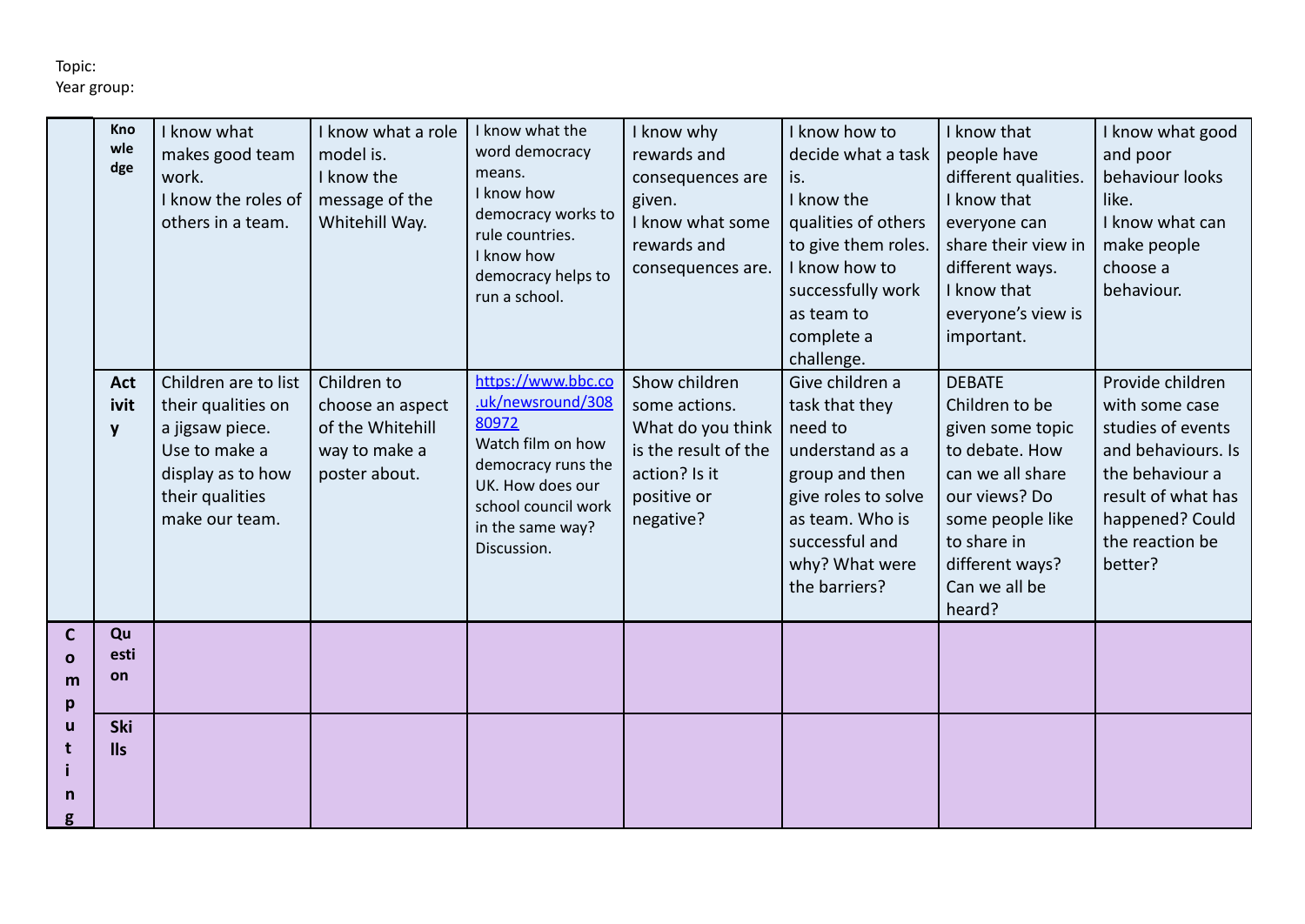|                        | Kno<br>wle<br>dge        |                                                                                                                             |                                                                                                                                        |                                                                                                    |                                                                                                                          |                                                                                                                                              |                                                                                                                                                            |                                                                                                                                          |
|------------------------|--------------------------|-----------------------------------------------------------------------------------------------------------------------------|----------------------------------------------------------------------------------------------------------------------------------------|----------------------------------------------------------------------------------------------------|--------------------------------------------------------------------------------------------------------------------------|----------------------------------------------------------------------------------------------------------------------------------------------|------------------------------------------------------------------------------------------------------------------------------------------------------------|------------------------------------------------------------------------------------------------------------------------------------------|
|                        | <b>Act</b><br>ivit<br>y  |                                                                                                                             |                                                                                                                                        |                                                                                                    |                                                                                                                          |                                                                                                                                              |                                                                                                                                                            |                                                                                                                                          |
| A<br>$\mathbf{r}$<br>t | Qu<br>esti<br>on         | What is the effect<br>of using different<br>types of pencil?<br>https://www.yout<br>ube.com/watch?v<br>$= i i j h N QyF-gg$ | How can shading<br>and light make a<br>shadow effect?                                                                                  | What are primary<br>and secondary<br>colours? What<br>colours can be<br>mixed to make<br>new ones? | What difference<br>does it make to<br>use a different<br>size brush when<br>painting?                                    | What is a<br>watercolour<br>wash?                                                                                                            | How can tone and<br>texture be used to<br>create an image?                                                                                                 | How can I use the<br>brush techniques I<br>have learnt to<br>create an image?                                                            |
|                        | Ski<br><b>IIs</b>        | I can use different<br>grades of pencil to<br>show line, tone<br>and texture.<br><b>DRAWING</b>                             | I can use shading<br>to show light and<br>shadow. Use<br>hatching and cross<br>hatching to show<br>tone and texture.<br><b>DRAWING</b> | I can mix colours<br>effectively using<br>powder paint.<br><b>PAINTING</b>                         | I can use a<br>number of brush<br>techniques using<br>thick and thin<br>brushes to<br>produce shapes.<br><b>PAINTING</b> | I can use<br>watercolour paint<br>to produce<br>washes for<br>backgrounds then<br>add detail. Create<br>mood with colour.<br><b>PAINTING</b> | I can use different<br>grades of pencil to<br>show line, tone<br>and texture. Use<br>layering and<br>shading to show<br>light and shade.<br><b>DRAWING</b> | I can use a<br>number of brush<br>techniques using<br>thick and thin<br>brushes to<br>produce shapes<br>and textures.<br><b>PAINTING</b> |
|                        | <b>Kno</b><br>wle<br>dge | I know that<br>different types of<br>pencil create<br>different tones.                                                      | I know how to<br>create layers with<br>a pencil to create<br>dark and light.                                                           | I know primary<br>and secondary<br>colours. I know<br>how to mix<br>colours to make<br>new ones.   | I know that I can<br>choose a different<br>brush to have a<br>different effect.                                          | I know that<br>watercolour paint<br>can blend<br>together to make<br>a background.                                                           | I know that<br>different types of<br>pencil create<br>different tones.<br>I know how to<br>manipulate<br>pencils of<br>different grading.                  | I know that I can<br>choose a different<br>brush to have a<br>different effect.                                                          |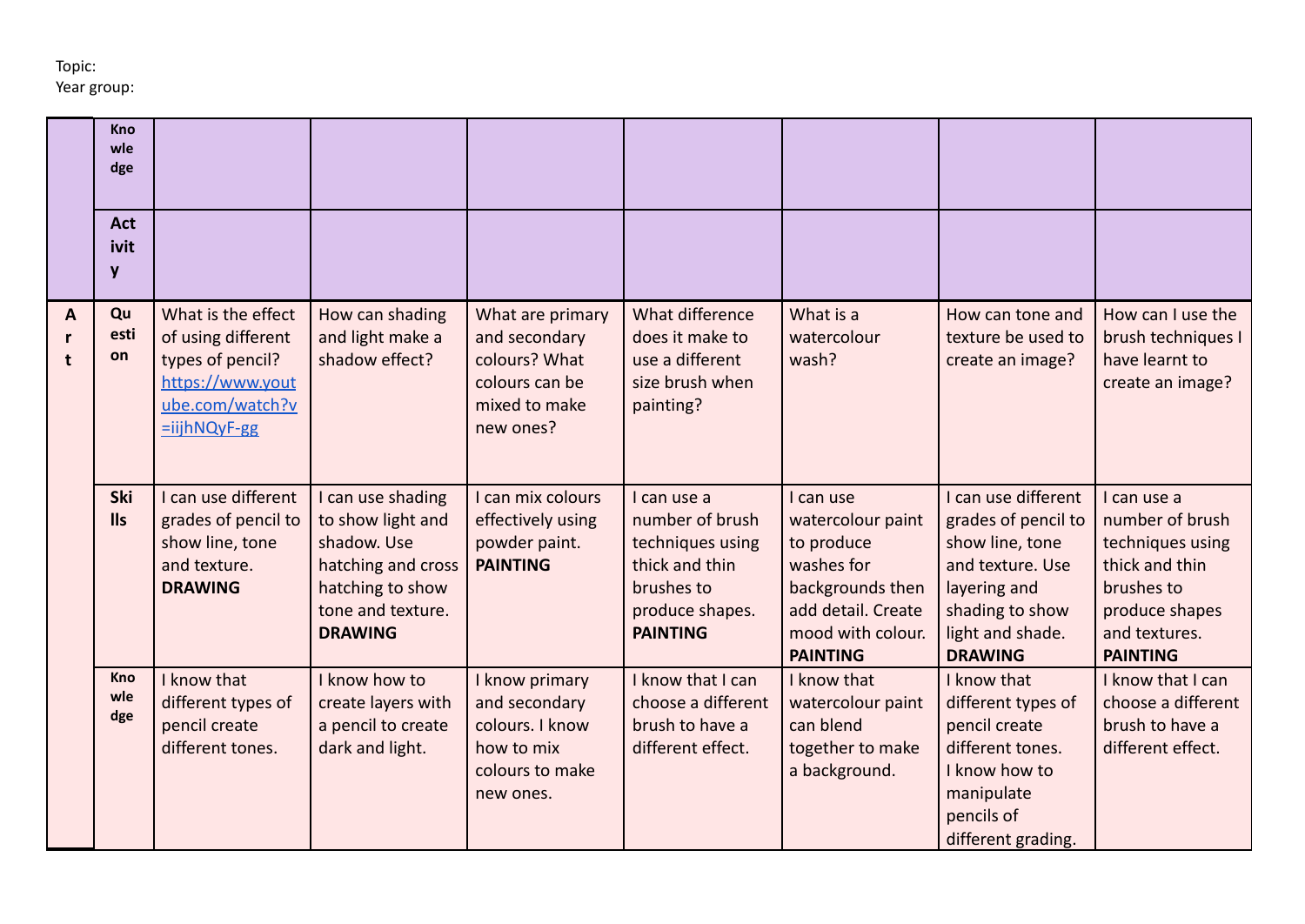|                       | <b>Act</b><br>ivit<br>y                                                  | Take your pencil<br>for a walk.<br>Children to follow<br>a story mark<br>making on paper<br>without lifting<br>pencil. Can this be<br>changed with<br>different grades of<br>pencil? | Children to have<br>an image with<br>light and dark<br>areas to replicate<br>(eg.leaf) | Children to use<br>powder paint to<br>mix different<br>colours.<br>Some children to<br>make different<br>tones of the same<br>colour.<br>Activity linked to<br>primary,<br>secondary and<br>tertiary. Children<br>to think about<br>complimentary<br>colours. | To use 'A bigger<br>splash' by David<br>Hockney. How is<br>the splash<br>created? Children<br>to use thick and<br>thin brushes to<br>create different<br>effects. | Use examples of<br><b>Claude Monet</b><br>paintings to<br>demonstrate a<br>wash for<br>backgrounds.<br>Provide children<br>with a image to<br>create a wash<br>background for<br>that would suit.<br>background for<br>Viking long ship) | Children to begin<br>to draw the Viking<br>longboat using<br>skills from prior<br>lessons and<br>demonstrating the<br>use of light and<br>shade. | Children to<br>combine skills to<br>complete image of<br>Viking longboat<br>on a watercolour<br>wash background. |
|-----------------------|--------------------------------------------------------------------------|--------------------------------------------------------------------------------------------------------------------------------------------------------------------------------------|----------------------------------------------------------------------------------------|---------------------------------------------------------------------------------------------------------------------------------------------------------------------------------------------------------------------------------------------------------------|-------------------------------------------------------------------------------------------------------------------------------------------------------------------|------------------------------------------------------------------------------------------------------------------------------------------------------------------------------------------------------------------------------------------|--------------------------------------------------------------------------------------------------------------------------------------------------|------------------------------------------------------------------------------------------------------------------|
| D<br>e<br>S<br>g<br>n | Qu<br>esti<br>on<br>Ski<br><b>IIs</b><br>Kno<br>wle<br>dge<br><b>Act</b> |                                                                                                                                                                                      |                                                                                        |                                                                                                                                                                                                                                                               |                                                                                                                                                                   |                                                                                                                                                                                                                                          |                                                                                                                                                  |                                                                                                                  |
|                       | ivit<br>y                                                                |                                                                                                                                                                                      |                                                                                        |                                                                                                                                                                                                                                                               |                                                                                                                                                                   |                                                                                                                                                                                                                                          |                                                                                                                                                  |                                                                                                                  |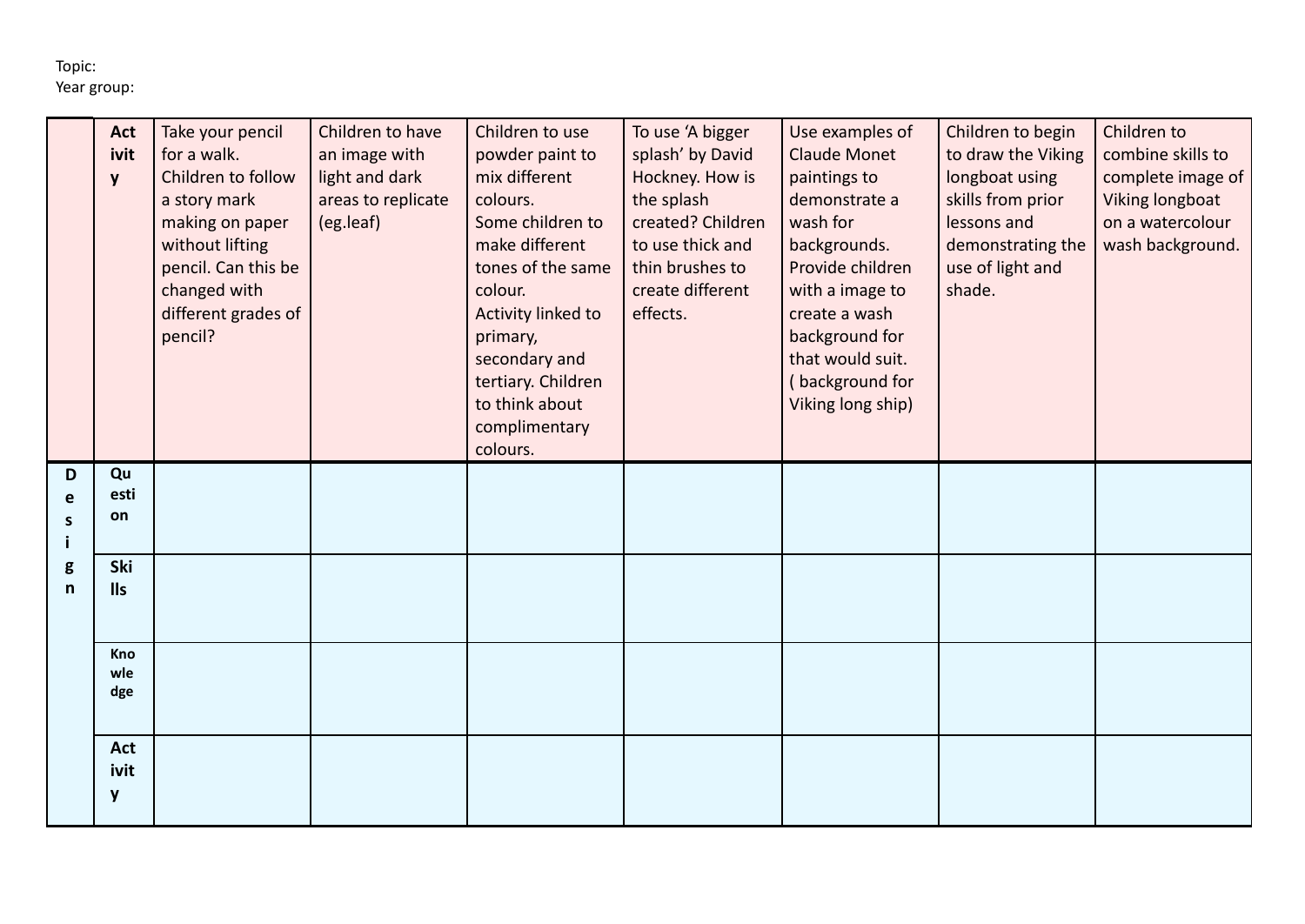| Topic:      |  |
|-------------|--|
| Year group: |  |

| $\mathsf{M}% _{T}=\mathsf{M}_{T}\!\left( a,b\right) ,\ \mathsf{M}_{T}=\mathsf{M}_{T}\!\left( a,b\right) ,$ | Qu                            |  |  |  |  |
|------------------------------------------------------------------------------------------------------------|-------------------------------|--|--|--|--|
| F                                                                                                          | esti                          |  |  |  |  |
| $\mathsf L$                                                                                                | on                            |  |  |  |  |
|                                                                                                            |                               |  |  |  |  |
|                                                                                                            | Ski                           |  |  |  |  |
|                                                                                                            | $\ensuremath{\mathsf{lls}}$   |  |  |  |  |
|                                                                                                            |                               |  |  |  |  |
|                                                                                                            |                               |  |  |  |  |
|                                                                                                            | Kno                           |  |  |  |  |
|                                                                                                            | wle                           |  |  |  |  |
|                                                                                                            | $\operatorname{\mathsf{dge}}$ |  |  |  |  |
|                                                                                                            |                               |  |  |  |  |
|                                                                                                            | Act                           |  |  |  |  |
|                                                                                                            | ivit                          |  |  |  |  |
|                                                                                                            | $\mathbf{y}$                  |  |  |  |  |
|                                                                                                            |                               |  |  |  |  |
|                                                                                                            |                               |  |  |  |  |
|                                                                                                            |                               |  |  |  |  |
| $\mathsf{M}\xspace$                                                                                        | Qu<br>esti                    |  |  |  |  |
| $\boldsymbol{\mathsf{u}}$                                                                                  | on                            |  |  |  |  |
| $\mathsf{s}$<br>$\mathbf{i}$                                                                               |                               |  |  |  |  |
|                                                                                                            |                               |  |  |  |  |
| $\mathbf{C}$                                                                                               | Ski                           |  |  |  |  |
|                                                                                                            | $\mathsf{II}$ s               |  |  |  |  |
|                                                                                                            |                               |  |  |  |  |
|                                                                                                            | Kno                           |  |  |  |  |
|                                                                                                            | wle                           |  |  |  |  |
|                                                                                                            | $\deg$                        |  |  |  |  |
|                                                                                                            |                               |  |  |  |  |
|                                                                                                            |                               |  |  |  |  |
|                                                                                                            | Act                           |  |  |  |  |
|                                                                                                            | ivit<br>$\mathbf{y}$          |  |  |  |  |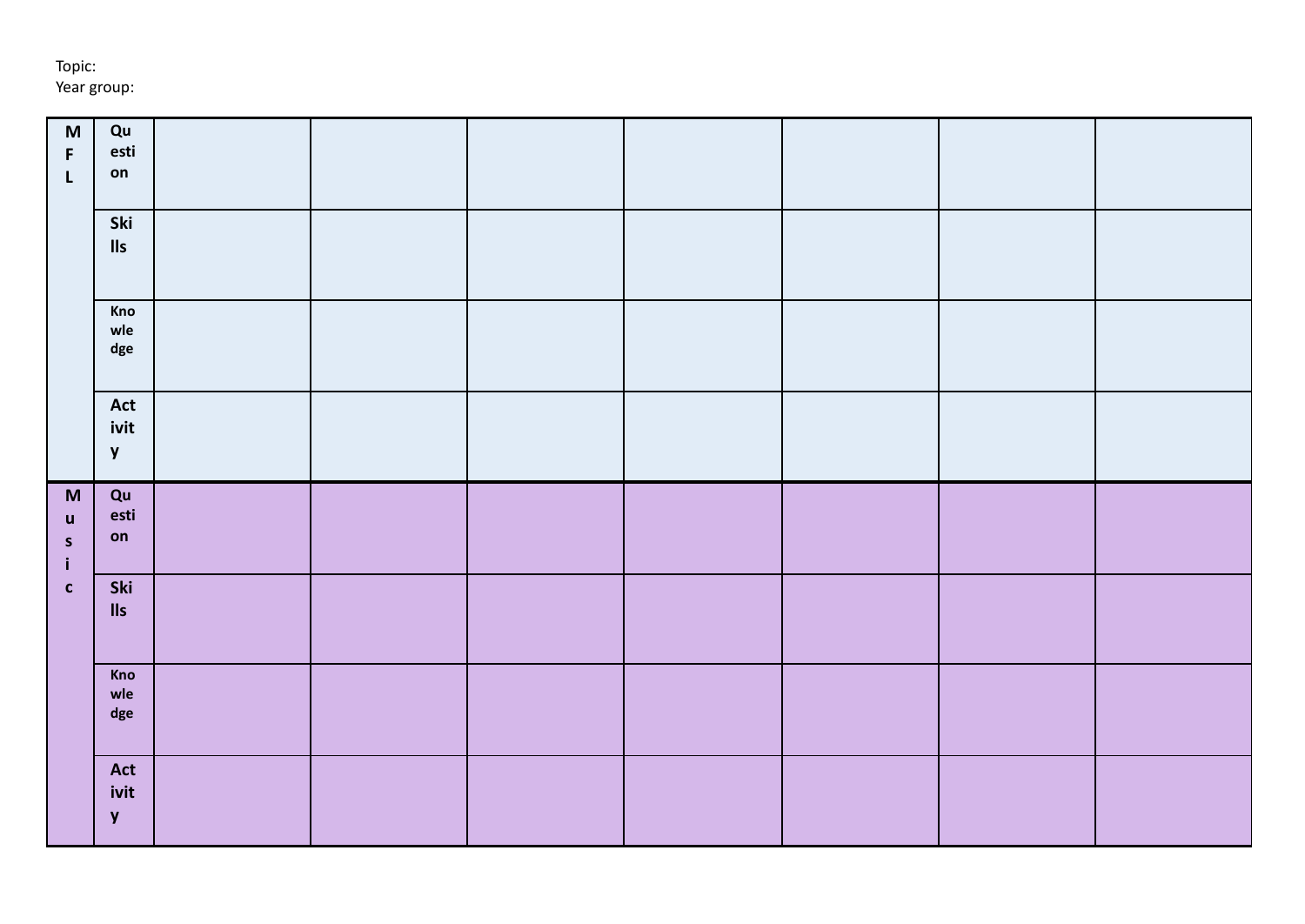| $\mathsf{P}$<br>E | Qu<br>esti<br>on        |          |  |  |  |
|-------------------|-------------------------|----------|--|--|--|
|                   | Ski<br>$\mathsf{II}$ s  |          |  |  |  |
|                   | Kno<br>wle<br>dge       | Not bold |  |  |  |
|                   | Act<br>ivit<br><b>y</b> |          |  |  |  |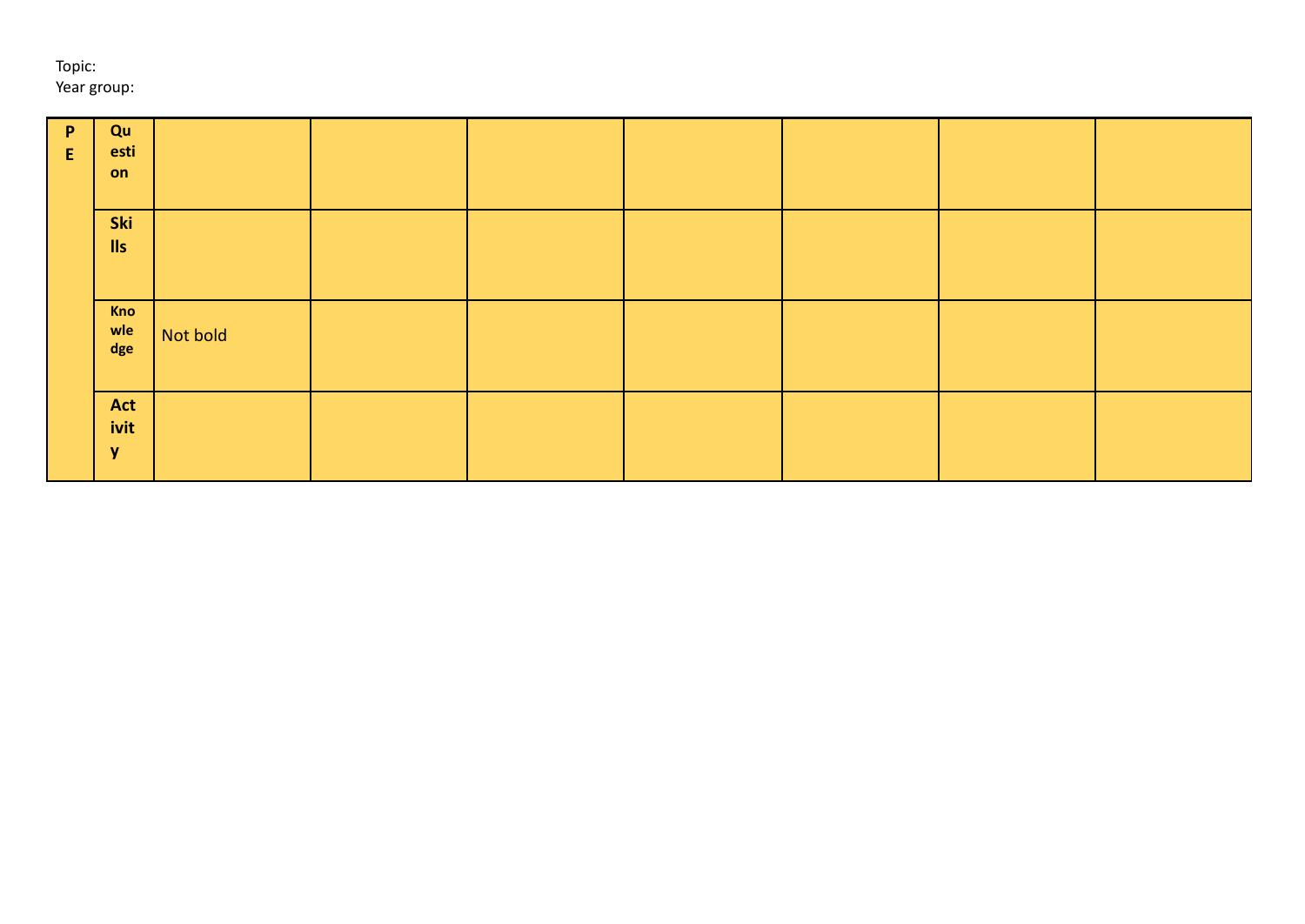| Term:                       | Autumn 20                | Week 1 2.11.20 | Week 2 9.11.20      | Week 3 16.11.20 | Week 4 23.11.20 | Week 5 30.11.20                                                                                                                                                                                                                                   | Week 6 7.12.20                                                                                                                  | Week 7 14.12.20                                                                                                                                                         |
|-----------------------------|--------------------------|----------------|---------------------|-----------------|-----------------|---------------------------------------------------------------------------------------------------------------------------------------------------------------------------------------------------------------------------------------------------|---------------------------------------------------------------------------------------------------------------------------------|-------------------------------------------------------------------------------------------------------------------------------------------------------------------------|
|                             |                          |                |                     |                 |                 |                                                                                                                                                                                                                                                   |                                                                                                                                 |                                                                                                                                                                         |
| H<br>$\mathsf{s}$           | Qu<br>esti<br>on         |                | Remembrance<br>week |                 |                 | <b>What conflicts</b><br>happened in the<br>Viking period and<br>why?                                                                                                                                                                             | Is it fair that we call<br>the Vikings 'vicious?'                                                                               | Who was Leaf<br>Eriksson and why was<br>he important?                                                                                                                   |
| t<br>$\mathbf{o}$<br>r<br>y | <b>Ski</b><br><b>IIs</b> |                |                     |                 |                 | I can use a wide<br>variety of different<br>sources to find out<br>facts and present<br>them in a variety of<br>different ways.                                                                                                                   | I can use a wide<br>variety of different<br>sources to find out<br>facts and present<br>them in a variety of<br>different ways. | I can communicate<br>about historical<br>events and significant<br>people from the past<br>and begin to present<br>them in different<br>ways.                           |
|                             | <b>Kno</b><br>wle<br>dge |                |                     |                 |                 | I know about the<br>conflicts and invasions<br>during the Viking<br>period.<br>I can describe the<br>impact of Viking<br>invasions on Britain.                                                                                                    | I know that the<br><b>Vikings invaded parts</b><br>of Britain. I know<br>what the term<br>'invade' and 'settle'<br>mean.        | I know who Leaf<br>Eriksson was and the<br>impact he had on<br>history.                                                                                                 |
|                             | <b>Act</b><br>ivit<br>y  |                |                     |                 |                 | Children to learn<br>about Lindisfarne.<br><b>Understand this is</b><br>the first Viking<br>raid in Britain.<br>Place on a<br>timeline. Recap<br>chronology. What<br>other events from<br>the Viking period<br>can they place on<br>the timeline? | Children to use<br>their knowledge<br>of the Vikings.<br>How are they<br>portrayed through<br>the different<br>sources.         | <b>Research Leaf</b><br>Eriksson. Compare<br>him to Erik the<br><b>Red and King</b><br>Cnut. Also<br>compare to<br>Alexander the<br>Great. Children<br>design a poster. |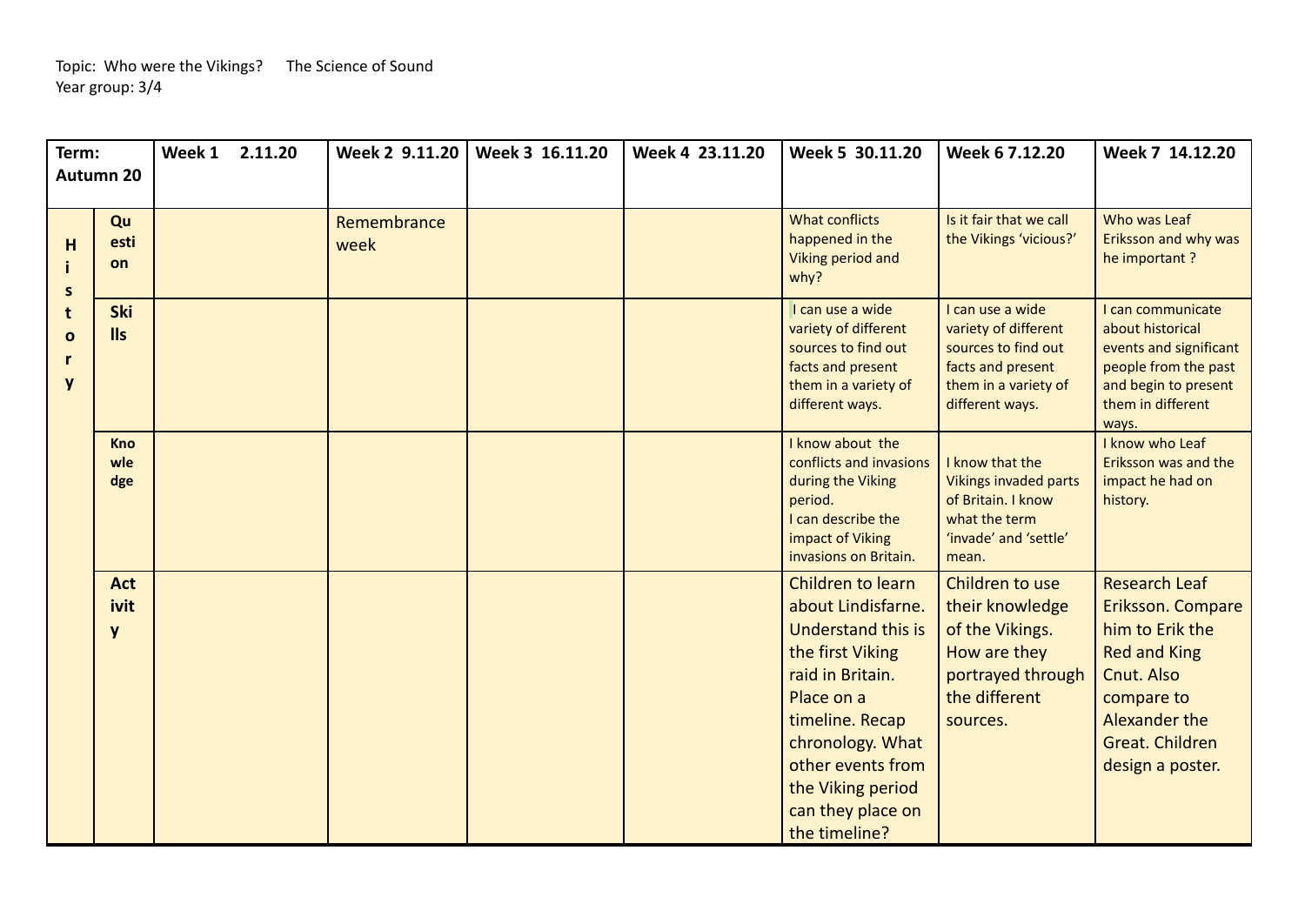| $\mathsf{S}$<br>C<br>e<br>n | Qu<br>esti<br>on  | How are sounds<br>made? What are<br>vibrations?                                                                                                                                                                   | What is<br>volume?<br>How do we<br>make sounds<br>louder/quieter?                                                                                          | What is pitch?<br>How can we alter<br>the pitch?                                                                                                                                                 | How does sound<br>travel? What are<br>sound waves?                                                                                                                                             | How do we hear?<br>How do our ears<br>work?                                                                                                                | What happens<br>when some<br>people can't<br>hear?                                                                                                                                                                                             | Who was<br>Alexander Graham<br>Bell?                                                                                     |
|-----------------------------|-------------------|-------------------------------------------------------------------------------------------------------------------------------------------------------------------------------------------------------------------|------------------------------------------------------------------------------------------------------------------------------------------------------------|--------------------------------------------------------------------------------------------------------------------------------------------------------------------------------------------------|------------------------------------------------------------------------------------------------------------------------------------------------------------------------------------------------|------------------------------------------------------------------------------------------------------------------------------------------------------------|------------------------------------------------------------------------------------------------------------------------------------------------------------------------------------------------------------------------------------------------|--------------------------------------------------------------------------------------------------------------------------|
| C<br>e                      | Ski<br><b>IIs</b> | I can ask scientific<br>questions.                                                                                                                                                                                | I can make<br>increasingly<br>careful<br>observations,<br>identifying<br>similarities,<br>differences and<br>changes, and<br>making simple<br>connections. | I can ask scientific<br>questions.<br>I can make<br>increasingly<br>careful<br>observations,<br>identifying<br>similarities,<br>differences and<br>changes, and<br>making simple<br>connections. | can ask scientific<br>questions.<br>I can make<br>increasingly<br>careful<br>observations,<br>identifying<br>similarities,<br>differences and<br>changes, and<br>making simple<br>connections. | I can make<br>increasingly<br>careful<br>observations,<br>identifying<br>similarities,<br>differences and<br>changes, and<br>making simple<br>connections. | I can ask<br>questions about<br>the world around<br>me.                                                                                                                                                                                        | I can ask<br>questions about<br>the world around<br>me and explain<br>that they can be<br>answered in<br>different ways. |
|                             | Kno<br>wle<br>dge | I know how sounds<br>are made,<br>associating some of<br>them with<br>something vibrating.<br>I know that sounds<br>are made for<br>different purposes,<br>e.g. alarms, music,<br>communication,<br>entertainment | I know what<br>volume is and<br>can find a<br>pattern<br>between the<br>volume of a<br>sound and the<br>strength of<br>vibrations that<br>produce it.      | I know what the<br>pitch of a sound is<br>and can explore<br>ways to change<br>the pitch of a<br>sound.                                                                                          | I know that sound<br>waves from a<br>sound source<br>travel through a<br>medium such as<br>air or water to the<br>ear.                                                                         | I know how we<br>hear sounds and<br>can describe how<br>our ears work.                                                                                     | I know that some<br>people cannot<br>hear and that<br>simple technology<br>can help us hear<br>(such as hearing<br>aids and vibration<br>alerts)<br>(prior learning -<br>hearing<br>difficulties)<br>(pshe link -<br>everyone is<br>different) | I know who<br>Alexander Graham<br>Bell was and why<br>he was significant.                                                |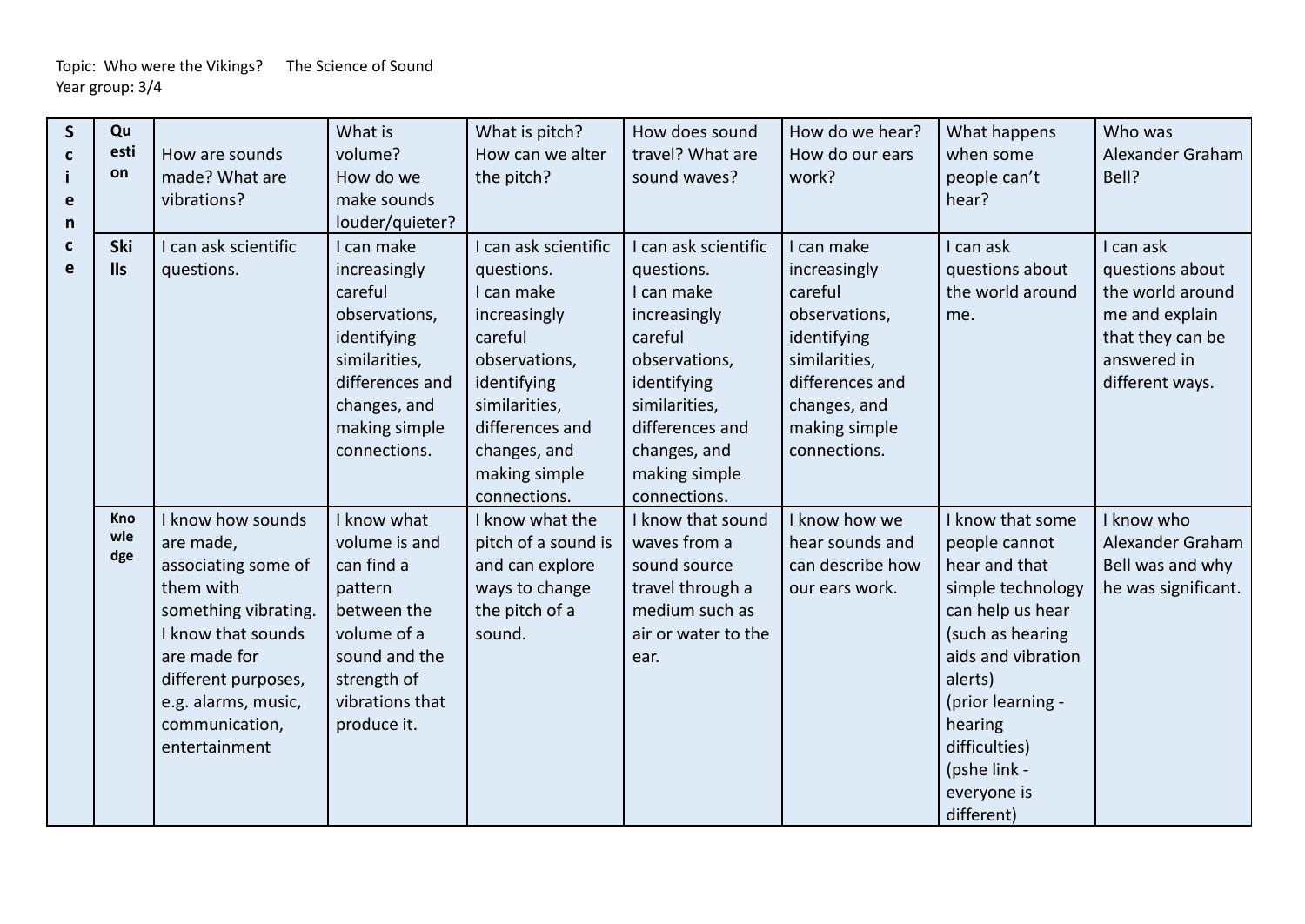|                                                       | <b>Act</b><br>ivit<br>y       | Listen to sounds<br>around the<br>classroom. Listen to<br>music playing. Write<br>down children's<br>initial thoughts.                                                                                                         | Children to<br>experiment with<br>water in glasses.<br>How can they<br>change the pitch? | Children to carry<br>out string<br>telephone<br>investigation. How<br>does sound<br>travel? What<br>happens when the<br>children are<br>further away? | Label a diagram of<br>the ear. | Research hearing<br>aids for the deaf. | Report on<br>Alexander Graham<br>Bell. |
|-------------------------------------------------------|-------------------------------|--------------------------------------------------------------------------------------------------------------------------------------------------------------------------------------------------------------------------------|------------------------------------------------------------------------------------------|-------------------------------------------------------------------------------------------------------------------------------------------------------|--------------------------------|----------------------------------------|----------------------------------------|
| G<br>e<br>$\mathbf{o}$<br>g<br>a<br>p<br>$\mathsf{h}$ | Qu<br>esti<br>on              | Why did Vikings<br>leave their<br>homelands?<br>Why do people<br>migrate?                                                                                                                                                      | What kind of<br>places did Vikings<br>settle in? Why?                                    | What are some of<br>the different ways<br>land is used in<br>settlements?                                                                             |                                |                                        |                                        |
| y                                                     | <b>Ski</b><br>II <sub>S</sub> | I can describe<br>geographical<br>similarities and<br>differences between<br>the Viking<br>homelands and the<br>places they settled. I<br>can explain some<br>reasons why Vikings<br>invaded and settled<br>in other countries | I can talk about<br>what people need<br>to create a<br>settlement                        | I can identify how<br>land is used in<br>settlements                                                                                                  |                                |                                        |                                        |
|                                                       | Kno<br>wle<br>dge             | I know some<br>reasons why people<br>leave their                                                                                                                                                                               | I know that<br>people settle in<br>places where                                          | I know that land is<br>used in different<br>ways in<br>settlements                                                                                    |                                |                                        |                                        |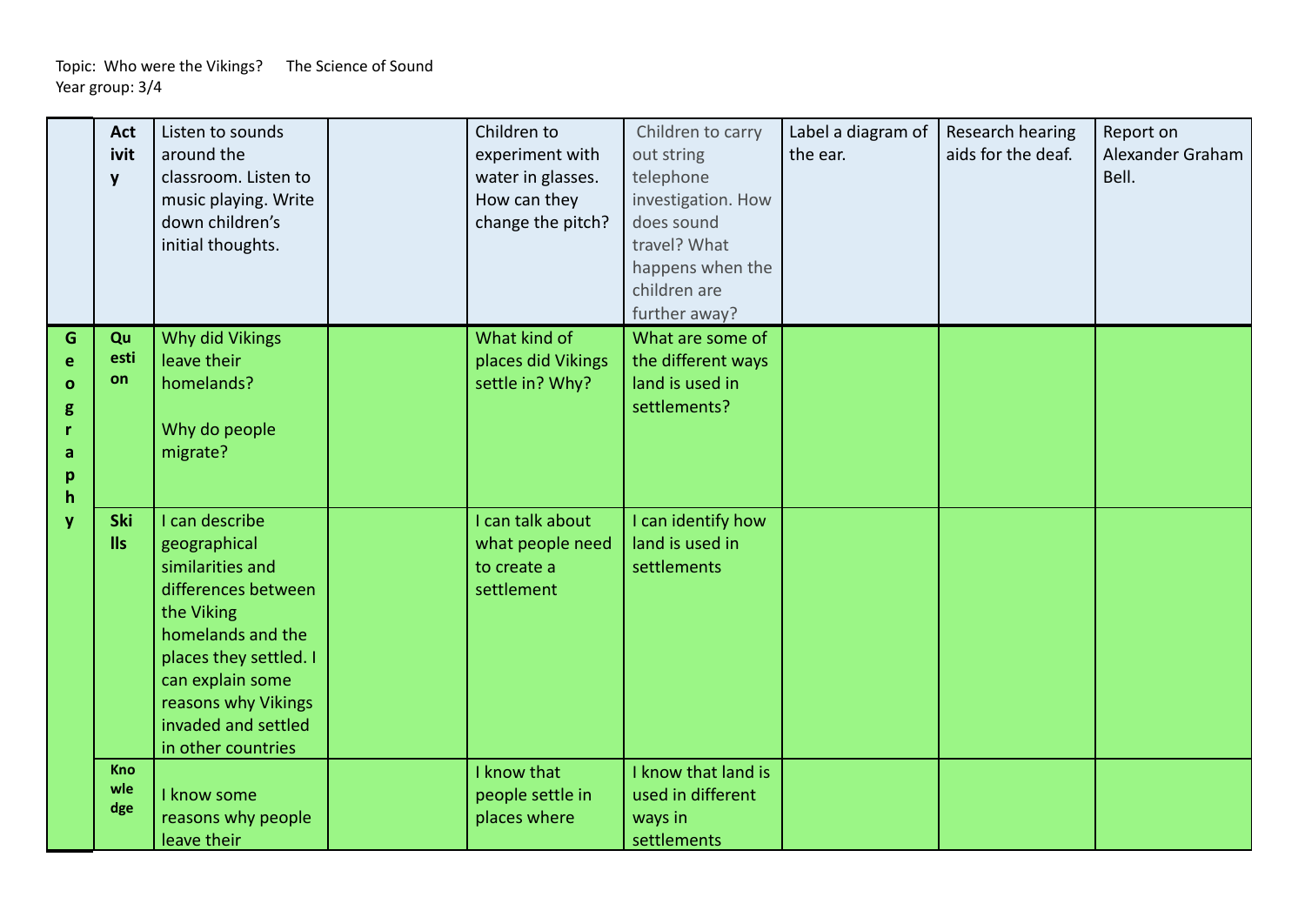|                                                              |                          | homelands to settle<br>elsewhere.                                                                                                      |                                                                                                                        | different needs<br>can be met                                                                                                              |                                                                                                                                         |                                                                                                                                         |                                                                                                                     |                                                                     |
|--------------------------------------------------------------|--------------------------|----------------------------------------------------------------------------------------------------------------------------------------|------------------------------------------------------------------------------------------------------------------------|--------------------------------------------------------------------------------------------------------------------------------------------|-----------------------------------------------------------------------------------------------------------------------------------------|-----------------------------------------------------------------------------------------------------------------------------------------|---------------------------------------------------------------------------------------------------------------------|---------------------------------------------------------------------|
|                                                              | <b>Act</b><br>ivit<br>V  | Drama/ role play -<br>explain reasons why<br>you left Viking lands.<br>List of reasons -<br>explicitly compare to<br>modern migration. |                                                                                                                        | List what Vikings<br>needed from a<br>settlement site                                                                                      | Create your own<br>settlement and<br>make a map.                                                                                        |                                                                                                                                         |                                                                                                                     |                                                                     |
| $\mathsf{R}$<br>E<br>C<br>e                                  | Qu<br>esti<br>on         | <b>How do Christians</b><br>celebrate?                                                                                                 | <b>Is Christmas</b><br>celebrated in<br>the same way<br>everywhere?                                                    | Why do only some<br>people celebrate<br>religious festivals?                                                                               | Why do Christians<br>see God as a<br>creator?                                                                                           | What does the<br>Bible tell us about<br>creation?                                                                                       | Why is<br>commitment<br>difficult for a<br>Christian?                                                               | How are science<br>and religion<br>different?                       |
| e<br>$\mathsf{h}$<br>a<br>$\mathbf{o}$<br>$\mathsf{n}$<br>s. | <b>Ski</b><br><b>IIs</b> | I can describe how<br>and what Christians<br>celebrate including<br>Christmas, Easter<br>and Pentecost.                                | I can compare<br>cultural<br>traditions and<br>celebrations.                                                           | I can reflect<br>thoughtfully on<br>the reasons why<br>some people<br>value such<br>celebrations very<br>highly, but others<br>not at all. | I can describe and<br>understand links<br>between Bible<br>stories of creation<br>and Christian<br>beliefs about God<br>as the creator. | I can describe and<br>understand links<br>between Bible<br>stories of creation<br>and Christian<br>beliefs about God<br>as the creator. | I can explain what<br>is meant by<br>commitment.<br>I can describe the<br>difficulties people<br>of faith can face. | I can compare and<br>contrast views of<br>science with<br>religion. |
|                                                              | <b>Kno</b><br>wle<br>dge | I know the religious<br>meaning behind<br>Christian<br>celebrations.<br>I know the tradition<br>behind Christian<br>celebration.       | I know that<br>Christianity is a<br>worldwide<br>religion where<br>celebrations are<br>influenced by<br>local culture. | I know the<br>difference<br>between<br>practising<br><b>Christians and</b><br>their views and<br>the cultural<br>traditions<br>involved.   | I know why<br><b>Christians call God</b><br>a creator.                                                                                  | I know the story<br>of Creation from<br>the Christian<br>Bible.                                                                         | I know what<br>commitment<br>means.                                                                                 | I know the<br>scientific theory of<br>how the world<br>began.       |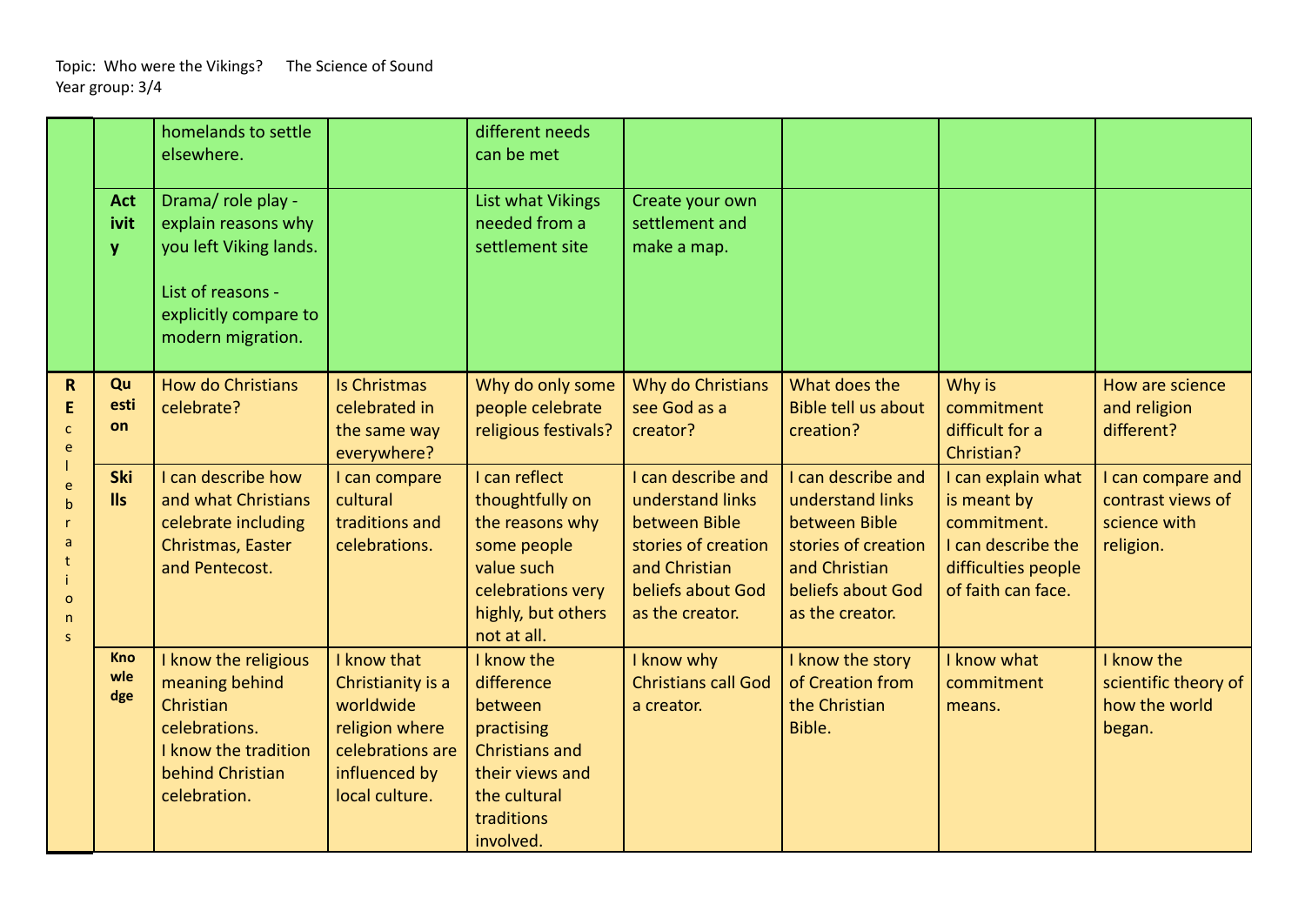|                              | <b>Act</b><br>ivit<br>y | https://www.bbc.co.<br>uk/teach/class-clips-<br>video/religious-studi<br>es-KS2-christmas/z4<br>xcihy Children watch<br>film and discuss<br>traditions of<br>Christmas.<br>Children should be<br>aware of Pentecost<br>and Easter.<br>Information to be<br>put on egg or tree<br>about festivals. | <b>Read the</b><br>traditional<br>Russian story of<br>Babushka - how<br>is this different<br>to our local way<br>of celebrating?<br>Complete a<br>table to<br>compare and<br>contrast.<br>It is ok to judge | <b>P4C.</b><br>Is Christmas for<br>Christians or<br>everyone today?<br>Do I know how to | https://www.bbc.<br>co.uk/bitesize/clip<br>s/ztmpvcw<br>How do we think<br>God created the<br>world? Are there<br>any physical<br>features that<br>could only be<br>made by a<br>creator? | Children in 7<br>groups and given<br>one of the days of<br>creation to<br>describe.<br>Play some<br>examples of<br>creation songs to<br>children - 'He's got<br>the whole world<br>in his hands'<br>What makes a | Link to previous<br>session on why<br>only some people<br>celebrate festivals<br>- what are the<br>reasons some<br>people of religion<br>cannot commit?<br>What would life | <b>Explain the Big</b><br><b>Bang Theory. Can</b><br>we understand<br>why some people<br>might believe<br>this?<br><b>Could this</b><br>disprove the<br>religious theories?<br>How do we make |
|------------------------------|-------------------------|---------------------------------------------------------------------------------------------------------------------------------------------------------------------------------------------------------------------------------------------------------------------------------------------------|-------------------------------------------------------------------------------------------------------------------------------------------------------------------------------------------------------------|-----------------------------------------------------------------------------------------|-------------------------------------------------------------------------------------------------------------------------------------------------------------------------------------------|------------------------------------------------------------------------------------------------------------------------------------------------------------------------------------------------------------------|----------------------------------------------------------------------------------------------------------------------------------------------------------------------------|-----------------------------------------------------------------------------------------------------------------------------------------------------------------------------------------------|
| $\mathsf{P}$<br>$\mathsf{S}$ | Qu<br>esti<br>on        | (Celebrating<br>difference)<br>Should we judge a                                                                                                                                                                                                                                                  | someone by<br>their                                                                                                                                                                                         | accept people for<br>who they are?                                                      | What is peer<br>pressure?                                                                                                                                                                 | bully?                                                                                                                                                                                                           | be like if everyone<br>was the same?                                                                                                                                       | a good first<br>impression?                                                                                                                                                                   |
| H<br>E                       |                         | book by its cover?                                                                                                                                                                                                                                                                                | appearance?                                                                                                                                                                                                 |                                                                                         |                                                                                                                                                                                           |                                                                                                                                                                                                                  |                                                                                                                                                                            |                                                                                                                                                                                               |
|                              | Ski<br><b>IIs</b>       | I can describe and                                                                                                                                                                                                                                                                                | I can share my<br>opinion.                                                                                                                                                                                  | I can share my<br>opinion.                                                              | I can explain how<br>someone can                                                                                                                                                          | I can list character<br>traits.                                                                                                                                                                                  | I can share my<br>views and                                                                                                                                                | I can design an<br>informative                                                                                                                                                                |
|                              |                         | interpret a phrase.<br>I can empathise with                                                                                                                                                                                                                                                       | I can explain my                                                                                                                                                                                            | I can explain my                                                                        | influence others.                                                                                                                                                                         |                                                                                                                                                                                                                  | opinions.                                                                                                                                                                  | poster.                                                                                                                                                                                       |
|                              |                         | how someone feels.                                                                                                                                                                                                                                                                                | view.                                                                                                                                                                                                       | view.                                                                                   | I can discuss and                                                                                                                                                                         |                                                                                                                                                                                                                  |                                                                                                                                                                            |                                                                                                                                                                                               |
|                              |                         |                                                                                                                                                                                                                                                                                                   |                                                                                                                                                                                                             |                                                                                         | record my<br>thoughts.                                                                                                                                                                    |                                                                                                                                                                                                                  |                                                                                                                                                                            |                                                                                                                                                                                               |
|                              | Kno                     | I know what it                                                                                                                                                                                                                                                                                    | I know how                                                                                                                                                                                                  | I know what is                                                                          | I know how                                                                                                                                                                                | I know that                                                                                                                                                                                                      | I know that we                                                                                                                                                             | I know what is                                                                                                                                                                                |
|                              | wle                     | means to judge                                                                                                                                                                                                                                                                                    | being                                                                                                                                                                                                       | meant by                                                                                | people can be                                                                                                                                                                             | bullying means                                                                                                                                                                                                   | live in a diverse                                                                                                                                                          | meant by a first                                                                                                                                                                              |
|                              | dge                     | someone.                                                                                                                                                                                                                                                                                          | judgemental                                                                                                                                                                                                 | tolerance.                                                                              | influenced by                                                                                                                                                                             | something                                                                                                                                                                                                        | society.                                                                                                                                                                   | impression.                                                                                                                                                                                   |
|                              |                         |                                                                                                                                                                                                                                                                                                   | can make                                                                                                                                                                                                    | I know the                                                                              | others.                                                                                                                                                                                   | happens on more                                                                                                                                                                                                  | I know people are                                                                                                                                                          |                                                                                                                                                                                               |
|                              |                         |                                                                                                                                                                                                                                                                                                   | others feel.                                                                                                                                                                                                | positives of                                                                            | I know the                                                                                                                                                                                | than one                                                                                                                                                                                                         | of different                                                                                                                                                               |                                                                                                                                                                                               |
|                              |                         |                                                                                                                                                                                                                                                                                                   |                                                                                                                                                                                                             | diversity.                                                                              | consequences of                                                                                                                                                                           | occasion.                                                                                                                                                                                                        |                                                                                                                                                                            |                                                                                                                                                                                               |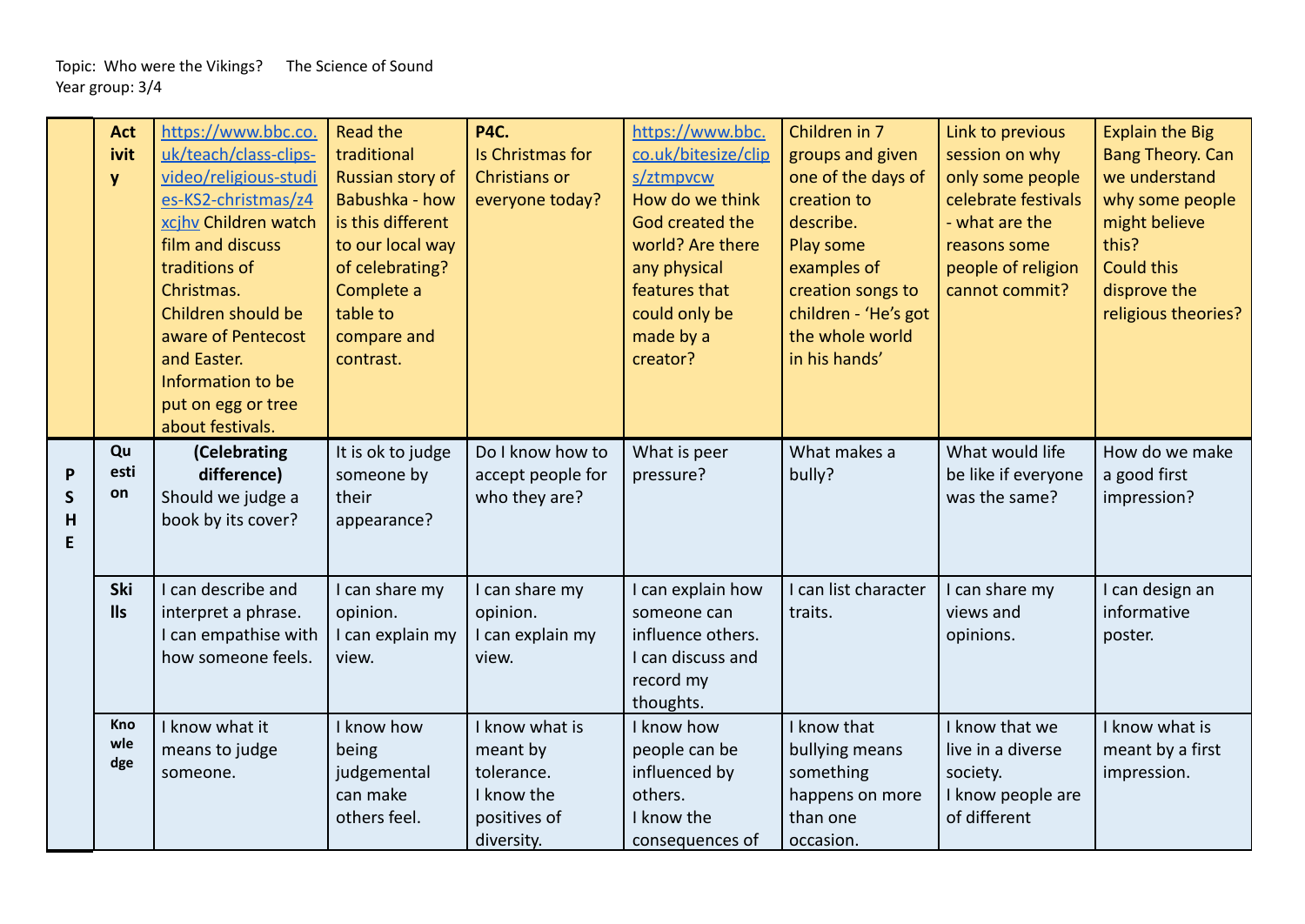|                                        | Act<br>ivit             | Children are given<br>case studies and are              | I know mistakes<br>can be made by<br>judging quickly.<br>Show children<br>the image of                                                                                                          | Talk about how<br>people can be                                                                                                     | having pressure<br>put on you.<br>Children to be<br>given qualities of                                                                                                  | I know what<br>characteristics a<br>person might have<br>to bully someone<br>else.<br>https://www.litera<br>cyshed.com/anti-b                            | religions and<br>cultures.<br>Use Benjamin<br>Franklin quote -                                                 | Each child to write<br>something                                                                                                                                   |
|----------------------------------------|-------------------------|---------------------------------------------------------|-------------------------------------------------------------------------------------------------------------------------------------------------------------------------------------------------|-------------------------------------------------------------------------------------------------------------------------------------|-------------------------------------------------------------------------------------------------------------------------------------------------------------------------|----------------------------------------------------------------------------------------------------------------------------------------------------------|----------------------------------------------------------------------------------------------------------------|--------------------------------------------------------------------------------------------------------------------------------------------------------------------|
|                                        | y                       | to share their<br>opinion on how<br>people are treated. | the BFG. If you<br>were just to<br>look at him<br>what would you<br>think?<br>What happens<br>when you learn<br>about him?<br>Read the poem<br>'Don't laugh at<br>me' What are<br>our thoughts? | different to each<br>other.<br>Why is it<br>important to<br>accept and<br>tolerate each<br>other?<br>What happens<br>when we don't? | a friend to put<br>into 'good' and<br>'bad'<br>Look at the bad<br>features - how<br>could this be<br>pressure on you?                                                   | ullying-shed.html<br>What is bullying?<br>What does it<br>mean to bully<br>someone?<br>How would a<br>bullied person<br>feel?<br>Why do people<br>bully? | what is meant by<br>this?<br>How would you<br>feel if you were<br>the same as<br>everyone else in<br>the room? | complimentary<br>about another.<br>Children to open<br>their compliment.<br>Children to make<br>a poster to explain<br>how you make a<br>good first<br>impression. |
| $\mathbf{C}$<br>$\mathbf{o}$<br>m<br>p | Qu<br>esti<br><b>on</b> |                                                         |                                                                                                                                                                                                 |                                                                                                                                     | What is<br>technology? How<br>is it used? What is<br>cyber bullying?                                                                                                    | What is a search<br>en<br>gine and do I use<br>it?                                                                                                       | What is an online<br>profile and how<br>can I make it safe?                                                    |                                                                                                                                                                    |
| $\mathbf{u}$<br>t<br>n<br>g            | Ski<br><b>IIs</b>       |                                                         |                                                                                                                                                                                                 |                                                                                                                                     | I can act appropriately<br>when something<br>worrying or<br>unexpected happens<br>online and report<br>concerns to an adult.<br>I can make positive<br>comments online. | I can use a search<br>engine accurately                                                                                                                  | I can create a safe<br>online profile.                                                                         |                                                                                                                                                                    |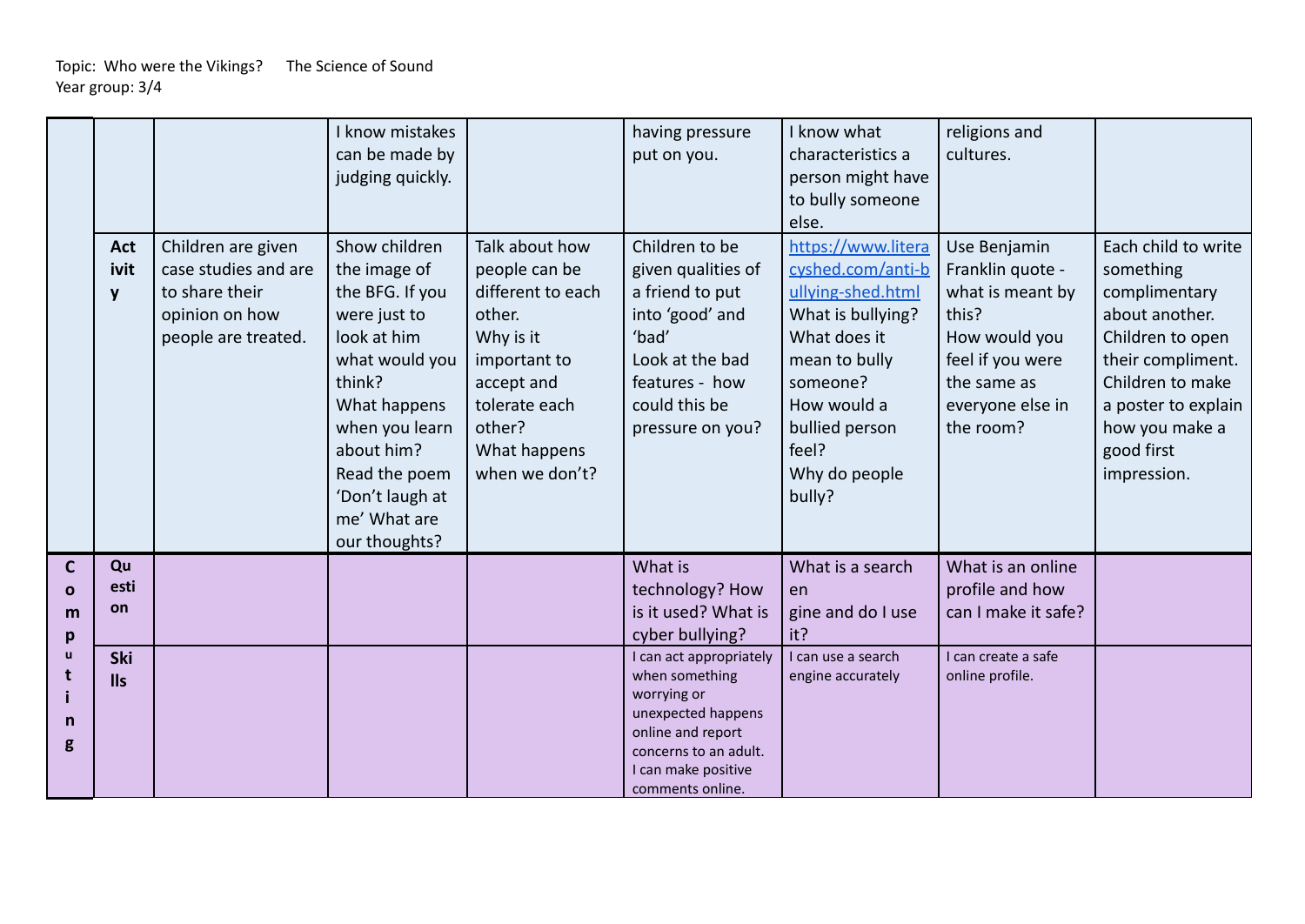|                   | <b>Kno</b><br>wle<br>dge<br><b>Act</b><br>ivit<br>y |                                               |                              |                                   | I know what cyber<br>bullying is.<br>Children discuss<br>what cyber<br>bullying is. Look at<br>different scenarios<br>and identify if it is<br>cyber bullying.<br>https://www.bbc.<br>co.uk/newsround/<br>26136189 | I know what a<br>search engine is. I<br>know how to use<br>Kiddle.<br>Children to be<br>given a question<br>to find the answer<br>to.<br>https://www.bbc.<br>co.uk/bitesize/clip<br>s/zspbcdm | I know why it is<br>dangerous to<br>share certain<br>information.<br>Children to look at<br>a profile and<br>highlight the parts<br>that should stay<br>private. |  |
|-------------------|-----------------------------------------------------|-----------------------------------------------|------------------------------|-----------------------------------|--------------------------------------------------------------------------------------------------------------------------------------------------------------------------------------------------------------------|-----------------------------------------------------------------------------------------------------------------------------------------------------------------------------------------------|------------------------------------------------------------------------------------------------------------------------------------------------------------------|--|
| A<br>$\mathbf{r}$ | Qu<br>esti                                          | What shapes can I<br>make using a variety     | How can I<br>include texture | How can I include<br>texture in a | What tools can be<br>used to mould                                                                                                                                                                                 | How can the<br>shapes I create                                                                                                                                                                | How can a clay<br>model keep its                                                                                                                                 |  |
| t                 | on                                                  | of shapes?<br>Can I make a net                | in a structure?              | structure?                        | and shape clay?<br>What shapes can I                                                                                                                                                                               | with clay come<br>together to make                                                                                                                                                            | shape and<br>structure?                                                                                                                                          |  |
|                   |                                                     | that forms a 3D                               |                              |                                   | make?                                                                                                                                                                                                              | a sculpture?                                                                                                                                                                                  | http://downloads.                                                                                                                                                |  |
|                   |                                                     | shape?                                        |                              |                                   | https://www.bbc.                                                                                                                                                                                                   |                                                                                                                                                                                               | bbc.co.uk/schools                                                                                                                                                |  |
|                   |                                                     | https://www.bbc.co.                           |                              |                                   | co.uk/teach/class-                                                                                                                                                                                                 |                                                                                                                                                                                               | /primaryhistory/w                                                                                                                                                |  |
|                   |                                                     | uk/bitesize/topics/zt<br>7xk2p/articles/z247t |                              |                                   | clips-video/art-an<br>d-design-making-s                                                                                                                                                                            |                                                                                                                                                                                               | orksheets/vikings/<br>rune stones.pdf                                                                                                                            |  |
|                   |                                                     | $\underline{v4}$                              |                              |                                   | culptures-dry-mat                                                                                                                                                                                                  |                                                                                                                                                                                               |                                                                                                                                                                  |  |
|                   |                                                     |                                               |                              |                                   | erials-clay/zd28qp                                                                                                                                                                                                 |                                                                                                                                                                                               | https://www.yout                                                                                                                                                 |  |
|                   |                                                     |                                               |                              |                                   | $\overline{3}$                                                                                                                                                                                                     |                                                                                                                                                                                               | ube.com/watch?v                                                                                                                                                  |  |
|                   |                                                     |                                               |                              |                                   |                                                                                                                                                                                                                    |                                                                                                                                                                                               | =wOcVy5dvwjs                                                                                                                                                     |  |
|                   | Ski                                                 | I can create and                              | I can create and             | I can create and                  | I can mould,                                                                                                                                                                                                       | can mould,                                                                                                                                                                                    | I can mould,                                                                                                                                                     |  |
|                   | <b>IIs</b>                                          | combine shapes to                             | combine shapes               | combine shapes                    | shape and carve                                                                                                                                                                                                    | shape and carve                                                                                                                                                                               | shape and carve                                                                                                                                                  |  |
|                   |                                                     | create recognisable                           | to create                    | to create                         | clay, adding                                                                                                                                                                                                       | clay, adding                                                                                                                                                                                  | clay, adding                                                                                                                                                     |  |
|                   |                                                     | forms.                                        | recognisable                 | recognisable                      | materials to                                                                                                                                                                                                       | materials to                                                                                                                                                                                  | materials to                                                                                                                                                     |  |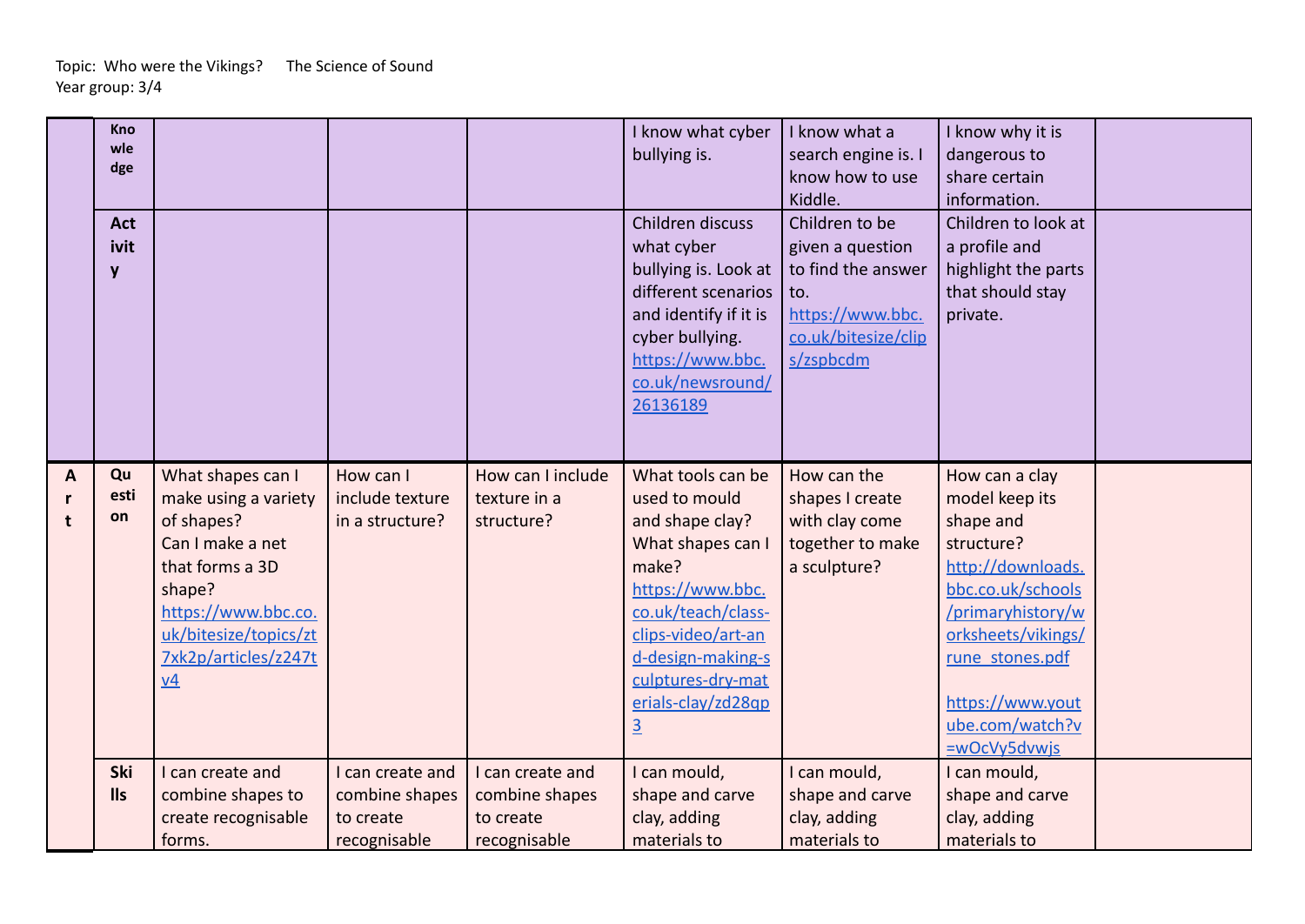|                        |                          |                                                                                                                      | forms include<br>textures                                                | forms include<br>textures                                             | provide<br>interesting detail.                                                    | provide<br>interesting detail.                                                                    | provide<br>interesting detail.                                                    |                                                                                                  |
|------------------------|--------------------------|----------------------------------------------------------------------------------------------------------------------|--------------------------------------------------------------------------|-----------------------------------------------------------------------|-----------------------------------------------------------------------------------|---------------------------------------------------------------------------------------------------|-----------------------------------------------------------------------------------|--------------------------------------------------------------------------------------------------|
|                        | Kno<br>wle<br>dge        | I know how to bring<br>a range of shapes<br>together to make an<br>image.<br>I know how a net<br>forms a 3D shape.   | I know how to<br>create texture<br>in a sculpture.                       | I know how to<br>create texture in a<br>sculpture.                    | I know what tools<br>to choose to<br>mould and shape<br>clay.                     | I know the<br>different shapes I<br>can create with<br>clay and how they<br>can work<br>together. | I know how to<br>create shapes<br>from clay and how<br>they can hold<br>together. |                                                                                                  |
|                        | <b>Act</b><br>ivit<br>y  | Children to use 2D<br>shapes to create<br>images (paired)<br>Children to draw<br>and create 3D<br>shapes using nets. | Children to<br>create a<br>sculpture using<br>a variety of<br>materials. | Children to create<br>a sculpture using a<br>variety of<br>materials. | <b>Making viking</b><br>long ship heads.                                          | Making viking<br>long ship heads.                                                                 | <b>Making Viking</b><br>runestones.                                               | <b>Making Viking</b><br>runestones.                                                              |
| D<br>e<br>S<br>Ť.<br>g | Qu<br>esti<br>on         | Can we weave with<br>paper?                                                                                          |                                                                          |                                                                       | Can we use our<br>weaving skills to<br>create textile<br>weavings?                | What can we add<br>to our weavings?                                                               |                                                                                   | Can we design<br>and make a<br>Christmas gift<br>box?                                            |
| n                      | <b>Ski</b><br><b>IIs</b> | Learn the<br>under/over<br>technique of<br>weaving                                                                   |                                                                          |                                                                       | I can use a card<br>loom and wools to<br>build up a simple<br>weaving             | I can add beads,<br>tassels etc to<br>accessorize my<br>weaving                                   |                                                                                   | I can design my<br>idea and improve<br>it.                                                       |
|                        | Kno<br>wle<br>dge        | I know that textiles<br>throughout history<br>have been made by<br>weaving.                                          |                                                                          |                                                                       | I know the Vikings<br>used looms and<br>weaving<br>techniques to<br>make textiles | I know how to add<br>details to my<br>weaving.                                                    |                                                                                   | I can join<br>materials using<br>tape and glue.<br>I can measure, cut<br>and fold<br>accurately. |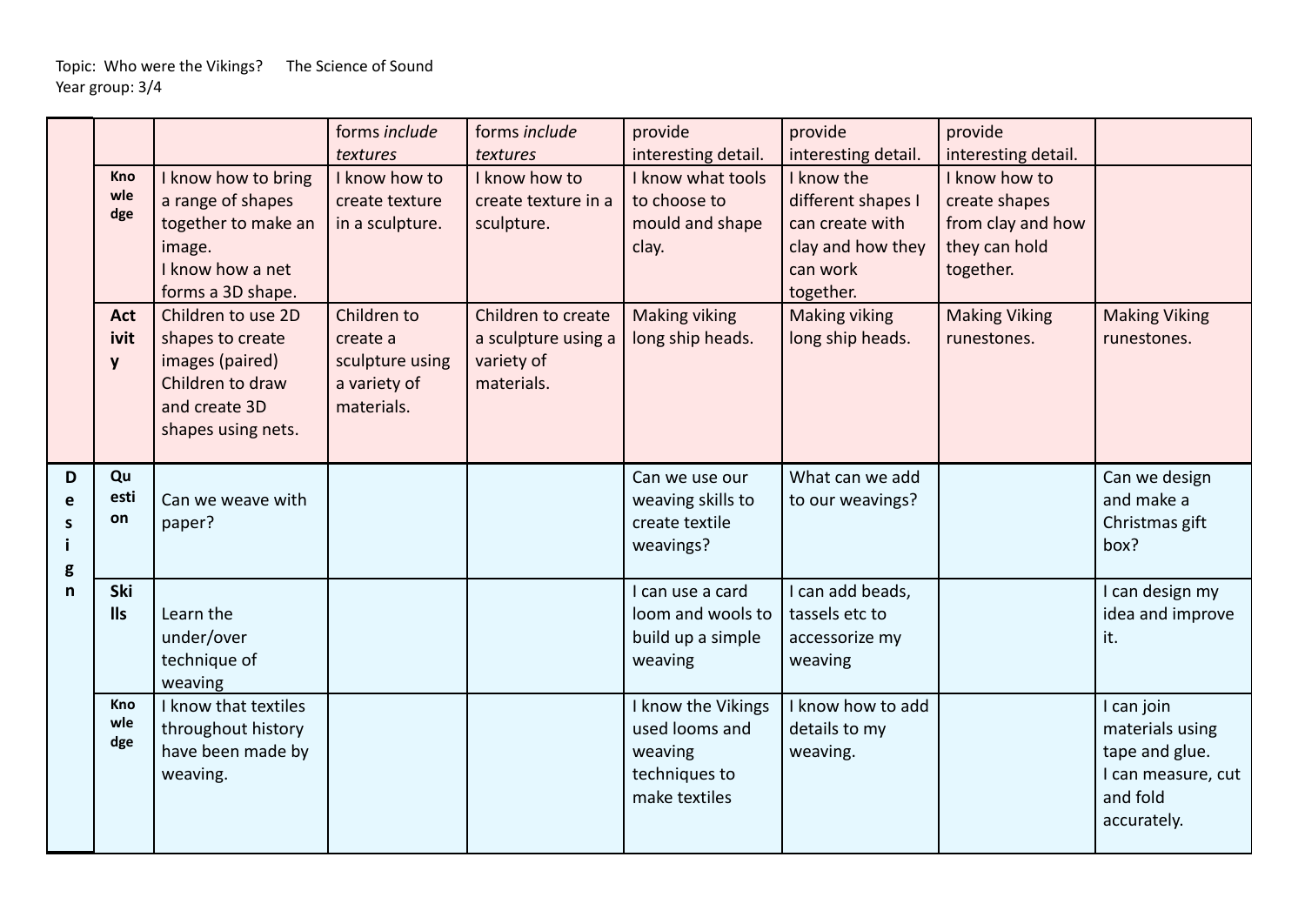|        | <b>Act</b><br>ivit<br>y  | Use topic related<br>pictures. Choose<br>contrasting images.<br>Cut strips and slots<br>and practise the<br>under/over<br>technique of<br>weaving. |                                                                                            |                                                                                                                   | Use small card<br>looms and a range<br>of coloured wools<br>to make small<br>weavings.<br>Choose colours to<br>follow chosen<br>theme (seashore,<br>forest, autumn<br>etc) | Finish off<br>weavings with<br>beads, decorative<br>buttons, tassels<br>etc                                         |                                                                                           | Design/make a<br>Christmas gift box                                                           |
|--------|--------------------------|----------------------------------------------------------------------------------------------------------------------------------------------------|--------------------------------------------------------------------------------------------|-------------------------------------------------------------------------------------------------------------------|----------------------------------------------------------------------------------------------------------------------------------------------------------------------------|---------------------------------------------------------------------------------------------------------------------|-------------------------------------------------------------------------------------------|-----------------------------------------------------------------------------------------------|
| M<br>F | Qu<br>esti<br>on         |                                                                                                                                                    | How do you say<br>farewell?                                                                | How old are you?                                                                                                  | How do you say<br>classroom<br>instructions in<br>French?                                                                                                                  | What are the<br>colours in French?                                                                                  | How do you greet<br>someone in<br>French?                                                 | How do you say<br>Happy Christmas<br>in French. How<br>does France<br>celebrate<br>Christmas? |
|        | Ski<br><b>IIs</b>        |                                                                                                                                                    | I can watch the<br>mouth of the<br>speaker.                                                | I can watch the<br>mouth of the<br>speaker.                                                                       | I can listen to and<br>follow.                                                                                                                                             | I can recognise<br>and respond to<br>sound patterns<br>and words.                                                   | I can imitate<br>pronunciation.                                                           | I can imitate<br>pronunciation.                                                               |
|        | <b>Kno</b><br>wle<br>dge |                                                                                                                                                    | I know how to<br>imitate. I know<br>the different<br>ways to say<br>farewell in<br>French. | I know how to<br>imitate. I know<br>how to say 1-10 in<br>French. I know<br>how to say how<br>old I am in French. | I know how to<br>imitate. I know<br>what some<br>instructions are in<br>French.                                                                                            | I know how to<br>identify specific<br>sounds, phonemes<br>and words, linking<br>sounds to<br>meanings<br>PRACTICAL, | I know how to<br>recognise different<br>language<br>conventions to<br>express politeness. | I know how to<br>wish someone a<br>Happy Christmas<br>in another<br>language.                 |
|        | <b>Act</b><br>ivit<br>y  |                                                                                                                                                    | Dice activity.<br>Children say the<br>farewell that                                        | Children given<br>birthday cards and<br>say how old they<br>are.                                                  | Children to follow<br>classroom<br>instructions.                                                                                                                           | Colour an image<br>following<br>instructions given<br>in French.                                                    | Children to greet<br>classmates<br>(practical lesson).                                    | Children to learn<br>about the French<br>Christmas and                                        |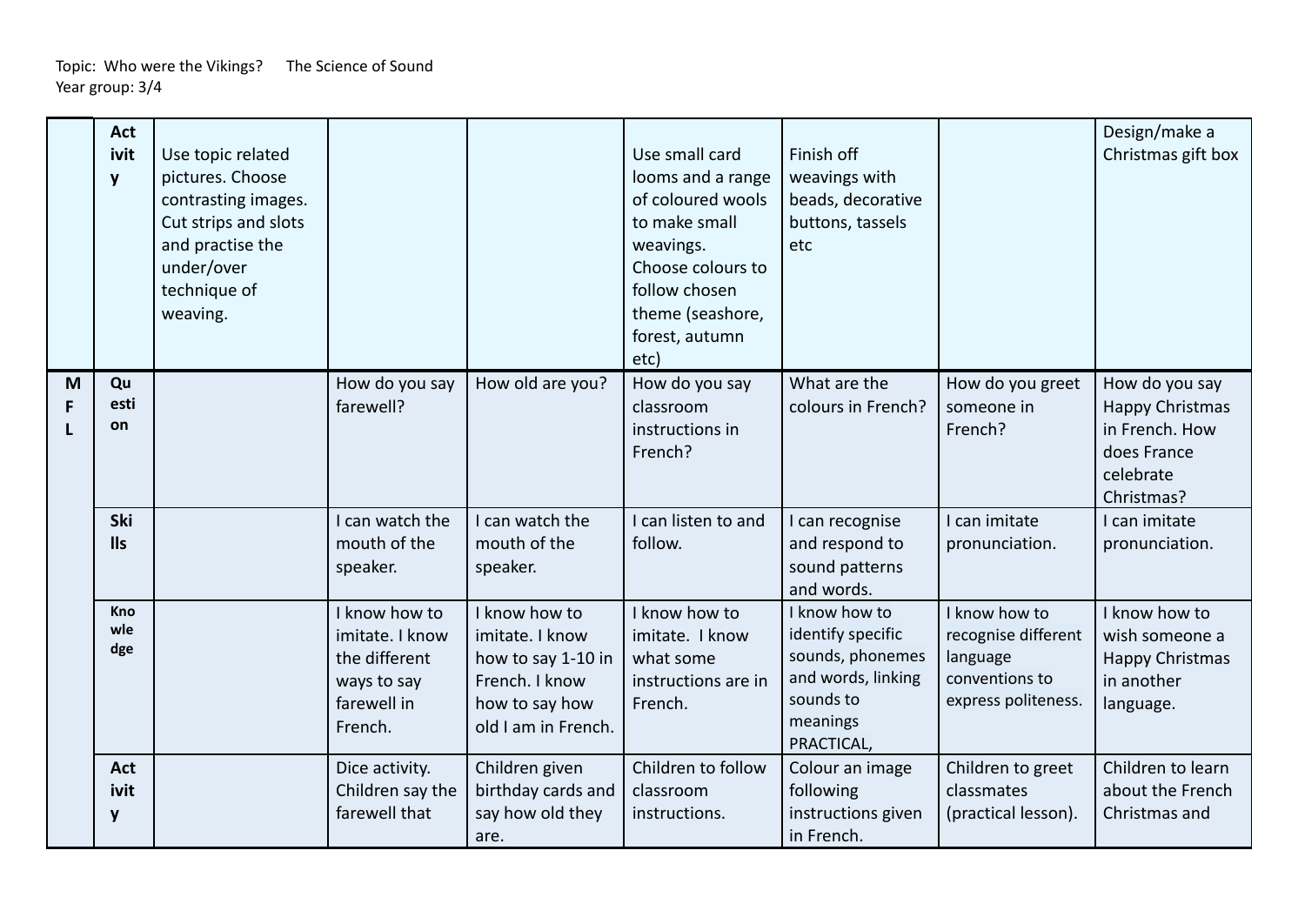|                                                  |                             |          | relates to the<br>number rolled. | Verbal and<br>written. |  | wish one another<br>Happy Christmas. |
|--------------------------------------------------|-----------------------------|----------|----------------------------------|------------------------|--|--------------------------------------|
| M<br>$\mathbf u$<br>$\mathsf{s}$<br>$\mathbf{i}$ | Qu<br>esti<br>on            |          |                                  |                        |  |                                      |
| $\mathbf{c}$                                     | Ski<br>$\mathsf{II}$ s      |          |                                  |                        |  |                                      |
|                                                  | Kno<br>wle<br>dge           |          |                                  |                        |  |                                      |
|                                                  | Act<br>ivit<br>$\mathbf{y}$ |          |                                  |                        |  |                                      |
| $\mathsf{P}$<br>${\sf E}$                        | Qu<br>esti<br>on            |          |                                  |                        |  |                                      |
|                                                  | Ski<br>$\mathsf{II}$ s      |          |                                  |                        |  |                                      |
|                                                  | Kno<br>wle<br>$\deg$        | Not bold |                                  |                        |  |                                      |